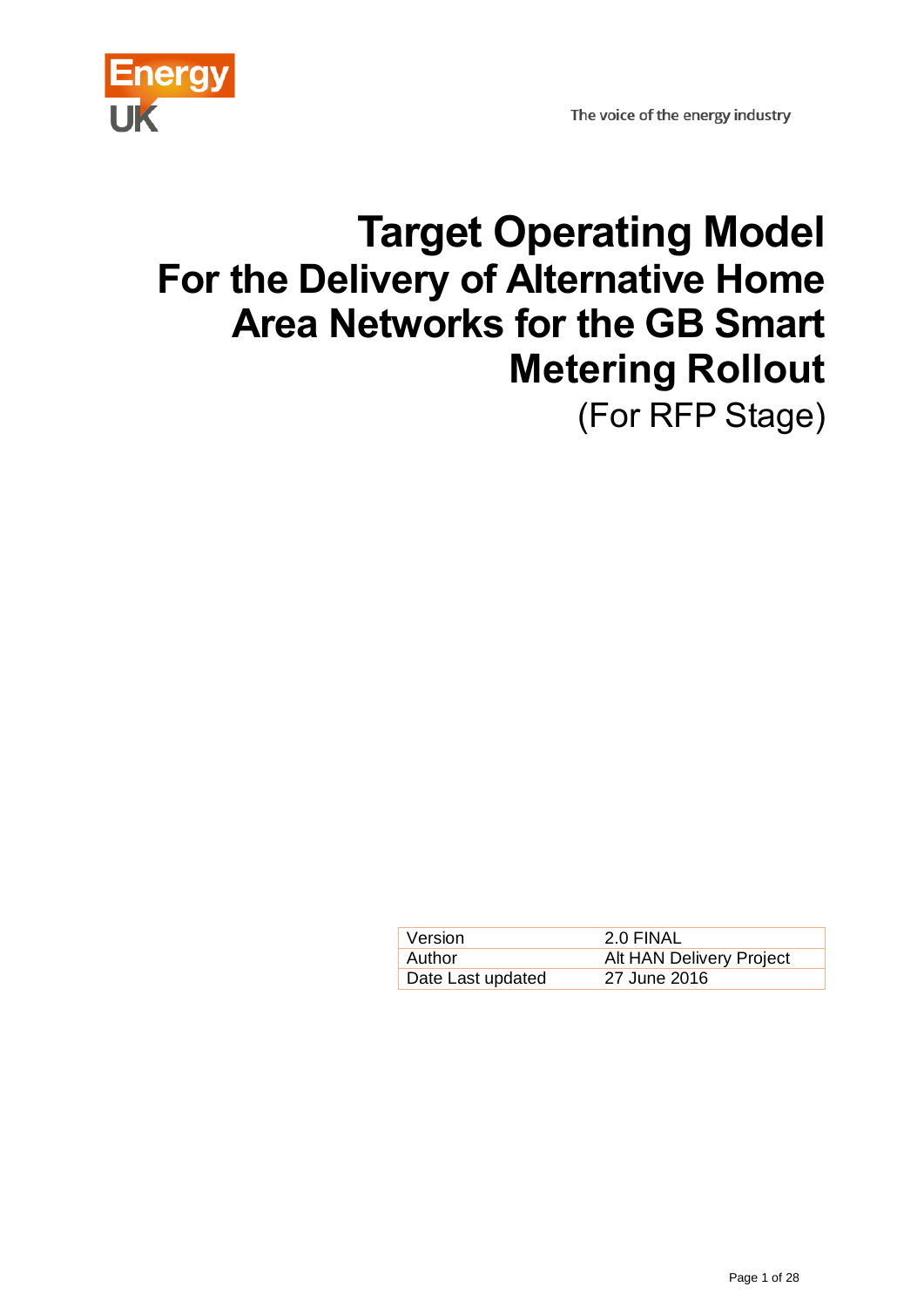# **Table of Contents**

| 1              |  |
|----------------|--|
| 1.1            |  |
| $\overline{2}$ |  |
| 2.1            |  |
| 2.2            |  |
| 2.3            |  |
| 2.4            |  |
| 3              |  |
| 3.1            |  |
| 3.2            |  |
| 4              |  |
| 4.1            |  |
| 4.1.1          |  |
| 4.1.2          |  |
| 4.1.3          |  |
|                |  |
|                |  |
|                |  |
| 4.1.4          |  |
| 4.1.5          |  |
| 4.2            |  |
| 4.2.1          |  |
| 4.2.2          |  |
| 4.2.3          |  |
| 4.2.4          |  |
| 5              |  |
| 5.1            |  |
| 5.2            |  |
| 5.3            |  |
| 5.4            |  |
|                |  |
|                |  |
| 1.             |  |
| 1.1            |  |
| 1.2            |  |
| 1.3            |  |
| 1.4            |  |
| 2.<br>2.1      |  |
| 2.2            |  |
| 2.3            |  |
|                |  |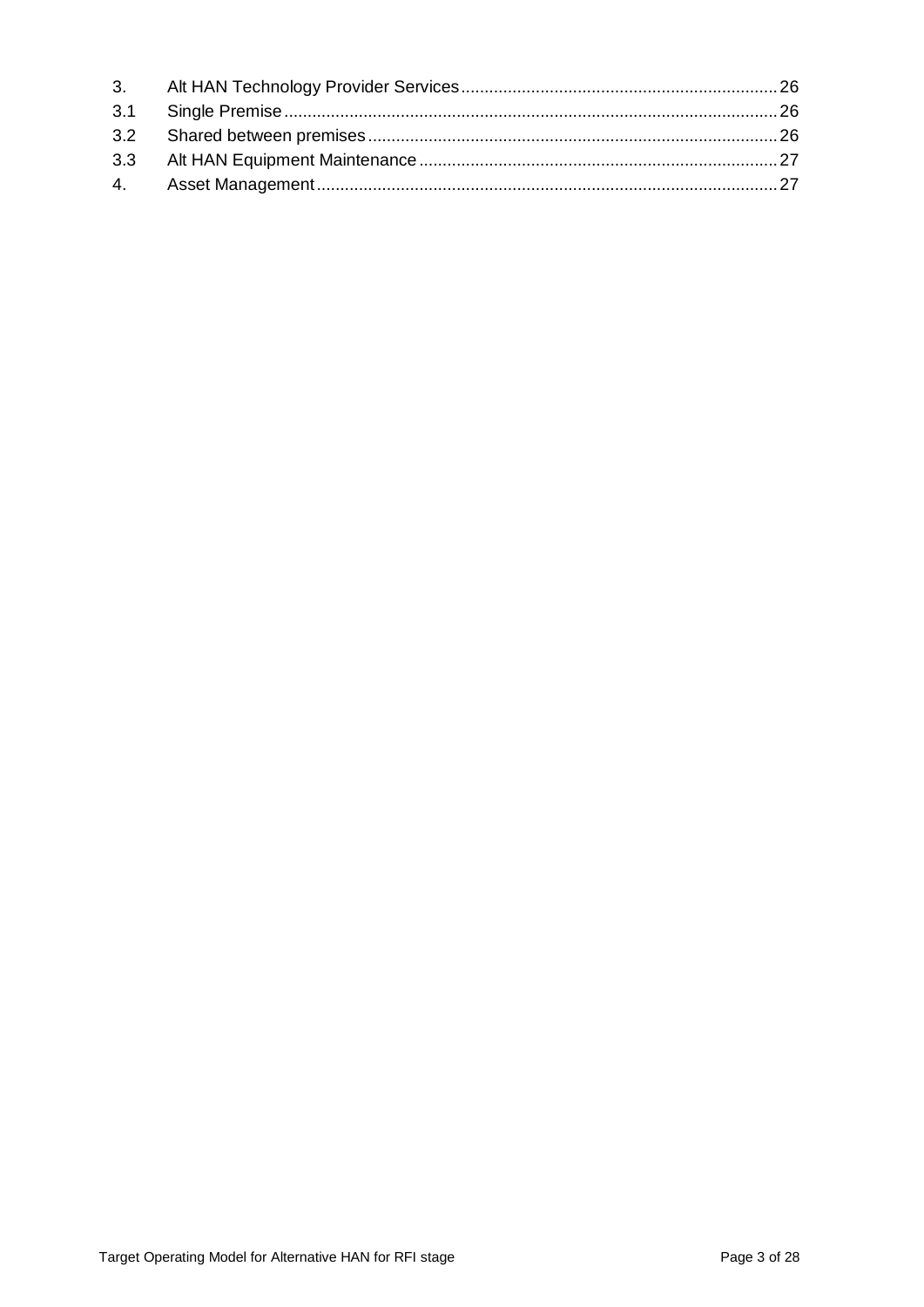# <span id="page-3-0"></span>**Document Revision History**

### Revision History

| <b>Version</b> | <b>Issue Date</b> | <b>Description of Version / Changes</b>           | <b>Author</b>              |
|----------------|-------------------|---------------------------------------------------|----------------------------|
| 0.1            | 16 June 2015      | Initial Draft & Peer Review                       | Chris Cook/Adrian Rudd     |
| 0.2.1          | 03 July 2015      | <b>Stakeholder Review</b>                         | Chris Cook/Adrian Rudd     |
| 0.2.2          | 04 August 2015    | <b>Final Comments Review</b>                      | Chris Cook/Adrian Rudd     |
| 0.2.3          | 10 August 2015    | <b>Comment Resolution from Review</b>             | Chris Cook/Adrian Rudd     |
| 0.2.4          | 22 December 2015  | Updated to align to DECC Policy                   | Chris Cook                 |
|                |                   | <b>Position</b>                                   |                            |
| 0.2.5          | 23 December 2015  | Final QA and Review                               | <b>Adrian Rudd</b>         |
| 0.2.6          | 15 January 2016   | <b>Stakeholder Review</b>                         | <b>Chris Cook</b>          |
| 1.1            | 09 May 2016       | Updated revision for RFI                          | Julian Fuller / Chris Cook |
| 1.2            | 12 May 2016       | Updated revision for RFI                          | <b>Julian Fuller</b>       |
| 1.3            | 20 May 2016       | <b>Updated revision for RFI</b>                   | <b>Adrian Rudd</b>         |
| 1.4.2          | 25 May 2016       | Updated revision for RFI- TAHF                    | <b>Chris Cook</b>          |
|                |                   | <b>Review</b>                                     |                            |
| 1.4.3          | 31 May 2016       | revision<br>$RFI-$<br><b>TAHF</b><br>for<br>Final | <b>Adrian Rudd</b>         |
|                |                   | Review                                            |                            |
| 1.4.4          | 24 June 2016      | revision following TAHF<br>Tracked<br>review      | <b>Chris Cook</b>          |

### Approvals

| <b>Name</b>                          | <b>Responsibility</b>                                                                | <b>Date of Signature</b> | <b>Version</b> |
|--------------------------------------|--------------------------------------------------------------------------------------|--------------------------|----------------|
| Rosie McGlynn                        | Energy UK - Director of New<br><b>Energy Services</b>                                | 15 January 2016          | 1.0            |
| <b>SMDB Steering Group</b>           | <b>Energy UK Smart Metering</b><br><b>Project Steering Group</b>                     | 15 January 2016          | 1.0            |
| <b>Transitional Alt HAN</b><br>Forum | Industry Forum responsible<br>for the delivery of Alternative<br><b>HAN</b> services | 15 June 2016             | 2.0            |

### Related Documents

| <b>Description of Version / Changes</b>           | Mersion! |
|---------------------------------------------------|----------|
| Alt HAN Operational Services Requirements for RFI | -2.0     |
| <b>Alt HAN Operational Services RFI</b>           | -2.0     |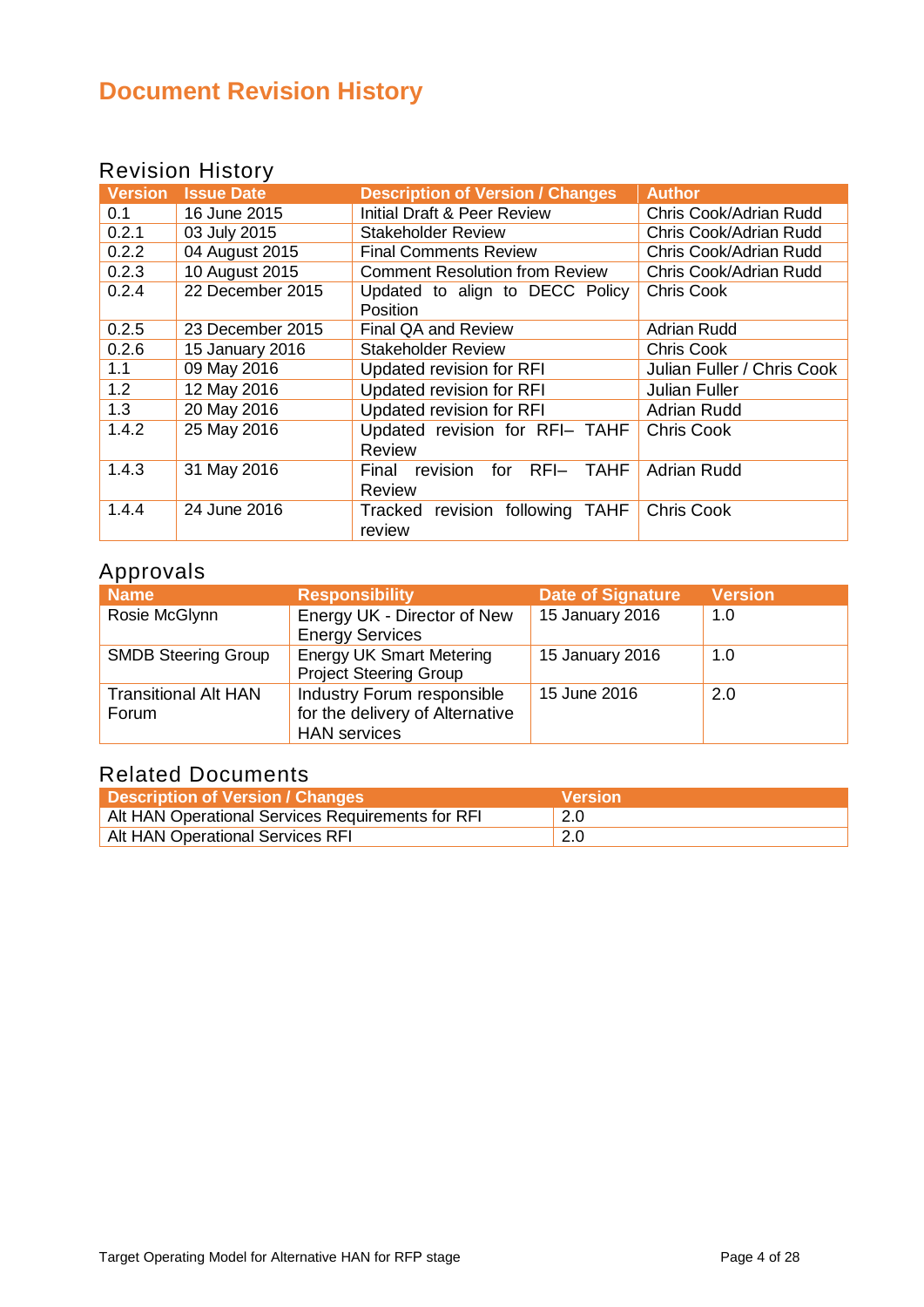# <span id="page-4-0"></span>**Preface – Competition Law**

Energy UK, Transitional Alternative Home Area Network Forum (TAHF) and Alternative Home Area Network (Alt HAN) project team members have confirmed that they have undergone relevant training to raise their awareness of, and ensure compliance with, applicable competition law, including the Competition Act 1998 and Articles 101 and 102 EC and that they will not discuss matters that would or might lead to any breaches of competition law.

Competition law advice received by Energy UK with regard to shared Alternative Home Area Network (HAN) installation and maintenance services for smart metering described that coordination between energy suppliers is permissible as long as certain safeguards are in place.

Appropriate regulatory obligations are being placed on all energy suppliers to develop Alternative HAN services. This should ensure that cost efficient services are available to the industry at little commercial risk. The implementation of the regulatory obligations requiring competing energy suppliers to co-ordinate on delivery of Alt HAN solutions should minimise the risk of successful competition challenge from regulators. However, it is acknowledged that this risk is not eliminated by the presence of regulatory obligations.

It should be noted that current DECC proposals do not obligate energy suppliers to use Alt HAN solutions or services. This means that participants could choose not to coordinate or step out of arrangements at any time although they will be required to provide funding through regulatory mechanisms.

Reference to competition legal guidance and the safeguards, noted above, will be used as part of the project risk management arrangements.

Please Note: this document was baselined before DECC was transferred into the Department of Business, Energy and Industrial Strategy (DBEIS). All references to DECC within this document should therefore be now be regarded as references to DBEIS.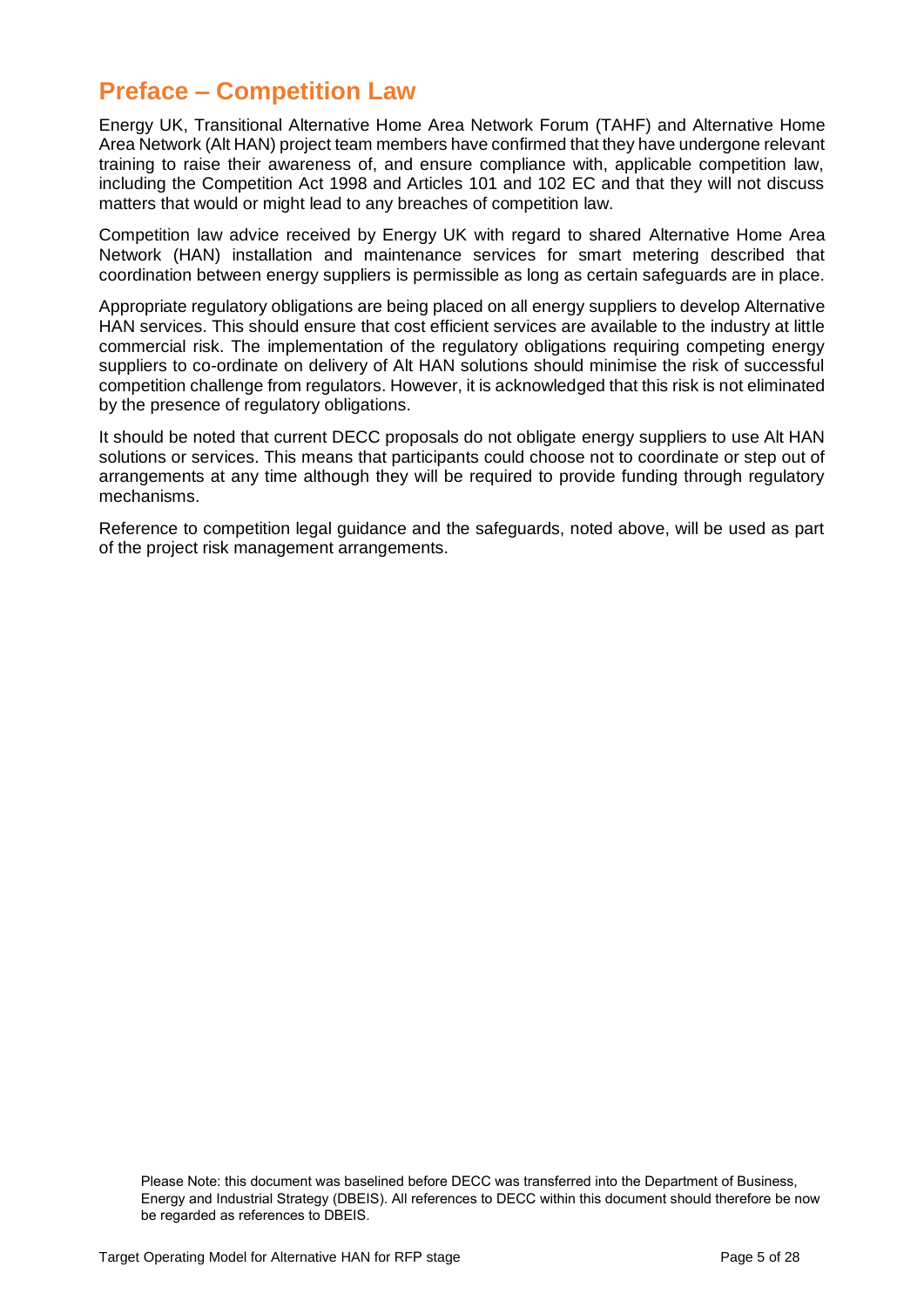# <span id="page-5-0"></span>**1 Background**

The UK Government requires that energy suppliers install smart electricity and gas meters in all of their residential and small business customer premises within Great Britain (GB) by the end of 2020. It is recognised that in approximately 3.5% of GB premises Standard 2.4GHz and 868MHz Home Area Network (HAN) technologies will not connect all smart metering devices and that Alternative HAN (Alt HAN) technologies will be necessary to allow energy suppliers to complete their rollouts.

Due to a number of market and competition constraints, DECC has decided to put in place regulatory arrangements to require all energy suppliers installing smart meters to coordinate activity to deliver Alt HAN services.

An Alternative HAN Forum will govern and oversee the design and delivery of Alt HAN services and technological solutions. The Alt HAN Forum will be made up of all energy suppliers operating in the GB smart metering market, who will be responsible for funding the purchase of these solutions.

An Alternative HAN Company (Alt HAN Co.) will act as a procurement vehicle for delivery of Alt HAN solutions implementing decisions made by the Alt HAN Forum. Subject to successfully completion of the Parliamentary process, DECC intend that the Alt HAN Forum and Alt HAN Co. will be formally operational in July 2016. In the interim period, prior to the regulation being designated, the Smart Energy Code (SEC) allows the forum to be established on a transitional basis to allow the design of Alternative HAN services to commence. This is referred to as the Transitional Alt HAN Forum (TAHF). Under the TAHF, an Alt HAN delivery project was established to start the Alt HAN design work.

Under this governance and delivery model, this Alt HAN Target Operating Model (TOM) is intended to be the highest-level definition of how the Alt HAN service provision is expected to operate on a day-to-day basis. This document is focussed on what needs to be delivered to achieve delivery of Alt HAN service provision for the smart metering rollout.

The document is not intended to justify the need for the Alt HAN services nor does it detail how these will be brought into operation as this is within the remit of the Alt HAN Forum itself.

#### <span id="page-5-1"></span>**1.1 Context**

This Target Operating Model is intended to:

- Describe the objectives and principles of the Alt HAN Forum and Alt HAN Co.;
- Illustrate the high level Target Operating Model showing the relevant actors, their roles and how they interact;
- Provide organisational design assumptions with view of how future operations should be managed;
- Describe the functions, contractual relationships and financial relationships between the actors; and
- Explain what technology is needed to deliver Alt HAN services and how that interacts with consumers.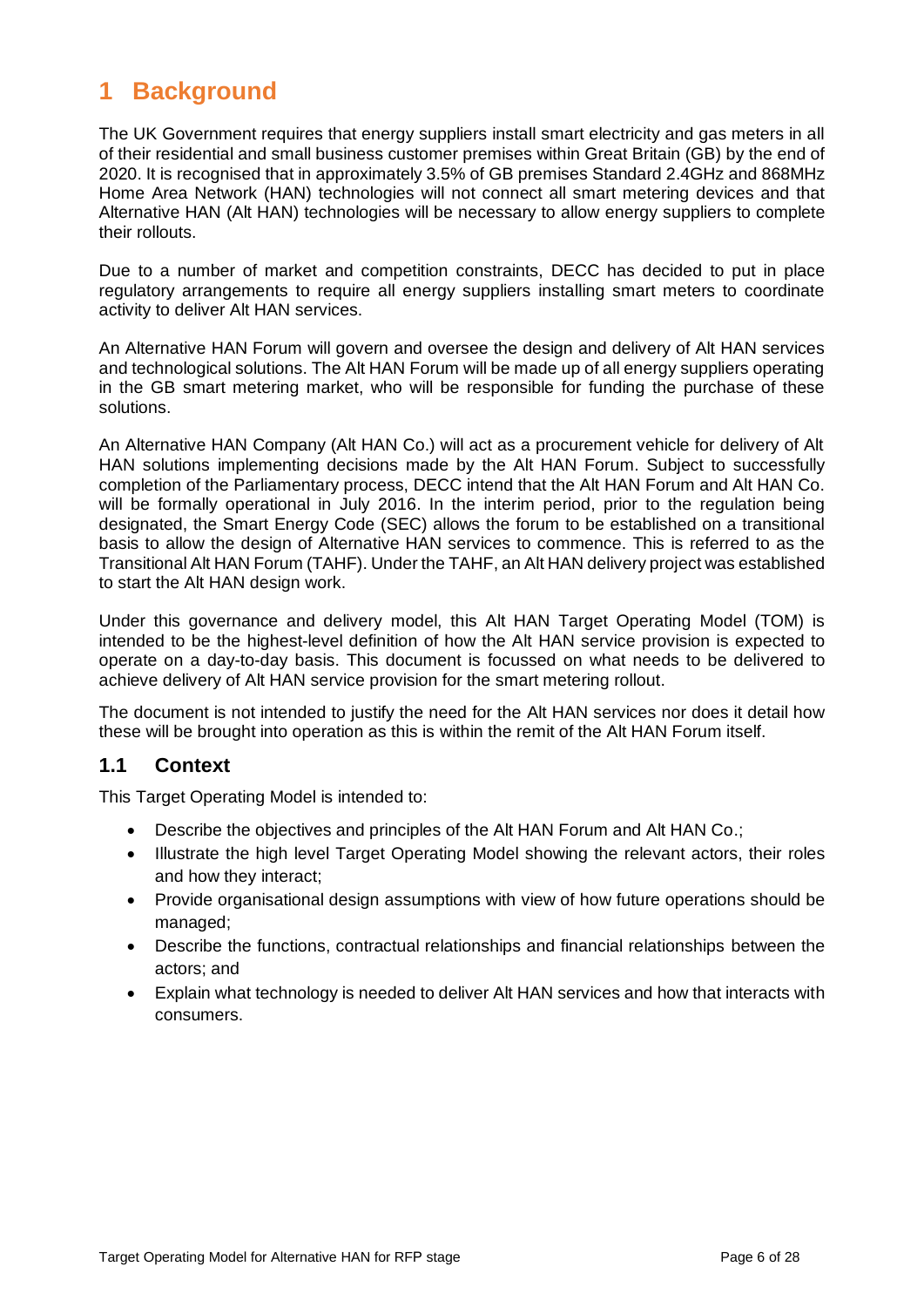### <span id="page-6-0"></span>**2 Alternative HAN Arrangements – Objects and Principles**

#### <span id="page-6-1"></span>**2.1 Alternative HAN Arrangements – Alt HAN Forum Objectives**

The DECC Government Response on Alternative Home Area Network (HAN) Solutions<sup>1</sup> published on 27 April 2016 set out Alt HAN Forum Objectives. The objectives, shown below, are due to be implemented in July 2016 by DECC and are set out in section Z 1.3 of the SEC.

- *(b) The Alt HAN Arrangements are given effect so as:*
	- *(i) to facilitate the economic and efficient acquisition of Alt HAN service capacity and provision of the Alt HAN services;*
	- *(ii) to facilitate competition between persons engaged in, or in commercial activities connected with, the supply of energy;*
	- *(iii) to ensure that energy consumers' experience of the installation of Alt HAN equipment at their premises is consistent with their reasonable expectations;*
	- *(iv) to ensure that all activities undertaken by or on behalf of relevant supplier parties in relation to the installation, operation, maintenance, removal and replacement of Alt HAN equipment are carried out in a fair, transparent, appropriate and professional manner;*
	- *(v) to ensure the protection of data and the security of data and systems used for the purpose of the acquisition of Alt HAN service capacity and provision of the Alt HAN services; and*
	- *(vi) to ensure that the Alt HAN Arrangements are administered in an economic, efficient and transparent manner.*

These are overarching requirements within which all the Alt HAN infrastructure, implementation and operational activities shall be designed, implemented and maintained.

#### <span id="page-6-2"></span>**2.2 High Level Government Principles**

The following 'Guiding Principles' were provided by DECC as part of the March 2015 HAN Solutions consultation, these principles have steered the design of the TOM:

- take all reasonable steps to achieve 100% coverage (i.e. the selected solutions should fill the gap where the 868MHz and 2.4GHz solutions will not work without additional equipment);
- be economically efficient (evaluated on end-to-end and full life-cycle basis);
- be Industry-owned with appropriate, non-discriminatory governance;
- not unnecessarily distort competition in the energy market;
- allow energy suppliers to meet their rollout obligations;
- not impact on the timely delivery of other programme milestones;
- ensure a consistent and positive consumer experience;
- be flexible and scalable to changes in the number of properties requiring an Alternative HAN solution;
- be transparent regarding costs of provision;
- encourage competition between technology providers to innovate, drive down costs and accelerate development of solutions; and
- meet the following technical requirements:
	- provide a SMETS2 HAN in the premises;

<sup>1</sup>https://www.gov.uk/government/uploads/system/uploads/attachment\_data/file/519048/Alt\_HAN\_Respon se\_27\_April\_2016.pdf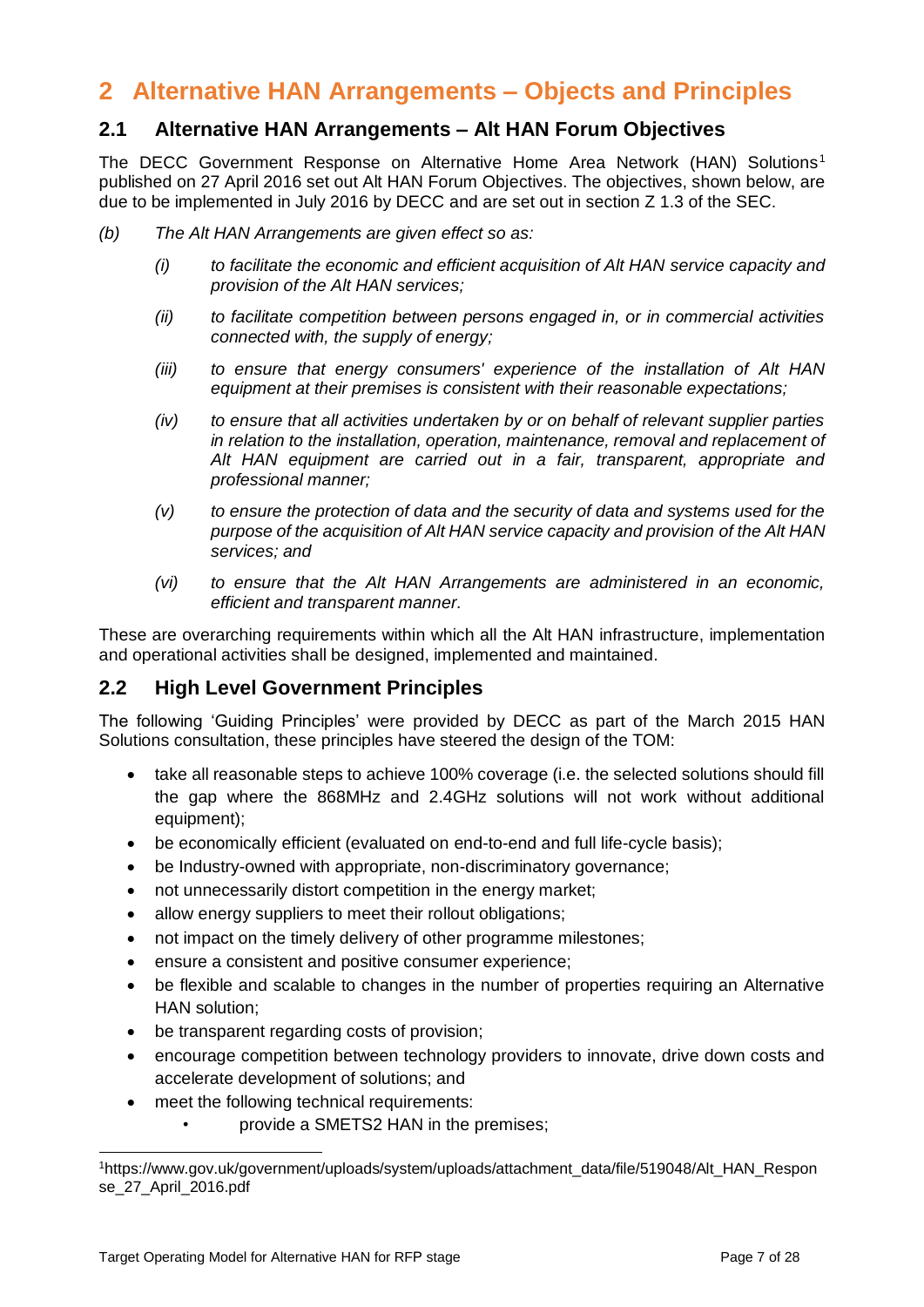- utilise open standards where possible;
- be interoperable with SMETS2 and CHTS compliant equipment;
- be capable of supporting 10 second updates to high bandwidth devices;
- not compromise the end-to-end security model; and
- provide an energy efficient solution.

#### <span id="page-7-0"></span>**2.3 High Level Alt HAN Project Delivery Principles**

The Alt HAN project is based on the following key principles:

- It shall support and facilitate the Alt HAN Forum to deliver its SEC obligations (Section 2.1 above);
- For DECC to implement the enabling regulatory framework to ensure industry is governed by appropriate legislation and obligations to ensure full energy supplier participation, energy supplier accountability for Alt HAN delivery and that cost recovery is achievable;
- The scope of Alt HAN activities shall be constrained to those activities that are shown to benefit from collective energy supplier delivery (and thus allow management of any competition risk) and ensure the most viable and economic solutions are used;
- The service provision is developed in an open and fully transparent manner in collaboration with energy suppliers and other industry parties;
- Promote and facilitate the execution by energy suppliers of a 'right first time' smart metering installation approach;
- To ensure customers requiring Alt HAN solutions due to the type of building they live in benefit from smart meters in a timely manner and are not disadvantaged;
- Minimise wherever possible customer inconvenience in order to protect and maintain the reputation of the Smart Metering Implementation Programme (including first installation and ongoing operation);
- Provide commercial terms that incentivise efficient and cost effective delivery without disadvantaging any party in the process;
- Be supported by DECC and DCC, where a case exists, facilitate changes through transitional and enduring governance to DCC services, products and / or the regulatory framework;
- Develop necessary regulatory, commercial, service, technical and operational requirements for the Service Provision;
- Separate and incentivised service management and solution provision to provide the best outcomes for energy suppliers and their customers;
- Where a case exists, explore opportunities to provide energy suppliers and other industry participants with information related to the successful installation of Alt HAN services to allow energy suppliers to make informed decisions regarding deployment and remediation;
- Be funded by energy suppliers on an equitable basis that does not unduly disadvantage any market participant;
- Identify and modify any change to industry processes, systems and procedures required to support the service provision delivery;
- Place a priority on data quality to enable efficient operations throughout the Alt HAN process to ensure all buildings and premises are capable of supporting smart meters at install and on an enduring basis; and
- Seek to maintain and / or enhance the expected standard of any related health and safety requirements of the service provision to that expected by energy suppliers.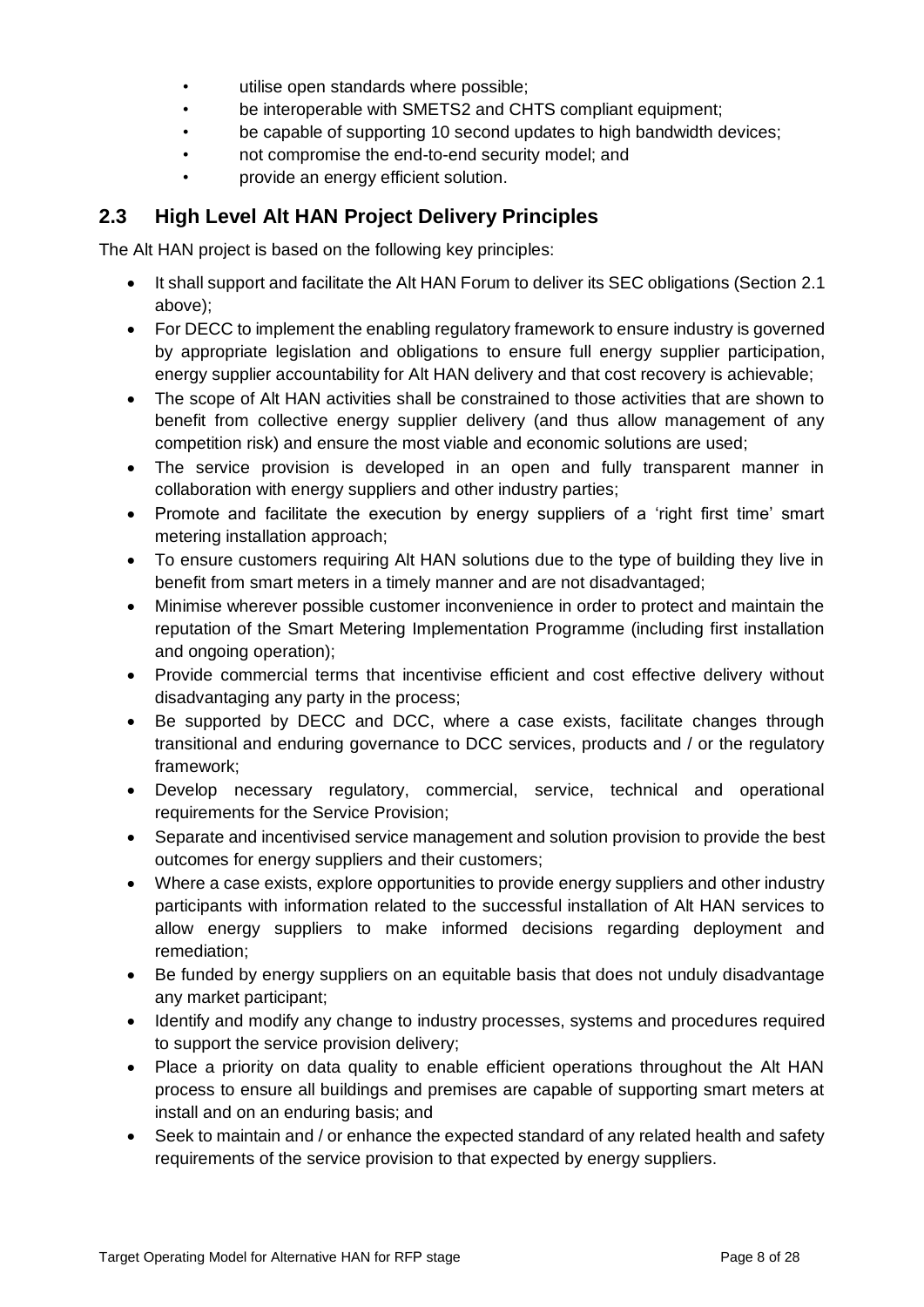### <span id="page-8-0"></span>**2.4 Delivery of Alternative HAN through the Regulatory Framework**

The regulatory framework has been designed by DECC in consultation with industry. DECC is implementing regulation for the provision for Alt HAN, through a combination of licence conditions and SEC provisions. This was outlined in the April 2016 Consultation Response on Alternative Home Area Network (HAN) Solutions<sup>2</sup>. It includes:

- high level requirements on energy suppliers to work together to develop Alt HAN solutions;
- the governance structure for Alt HAN decision making;
- the contracting vehicle for Alt HAN procurement; and
- the charging arrangements for Alt HAN related costs.

In addition, the Government has set out its conclusions on the Alt HAN delivery model that establishes a separate energy supplier only governance structure (Alt HAN Forum), governed under the SEC, with a new contracting vehicle for Alt HAN (Alt HAN Co.). In the interests of getting the Alt HAN service established in the most expedient manner, there is the provision to set up transitional arrangements (mirroring the enduring arrangements) to facilitate transitional work and adopt any preparatory work.

Energy UK has provided budget and resources to support the Transitional Alt HAN Forum (TAHF), established by DECC, and an Alt HAN delivery project. The TAHF is taking forward initial Alt HAN delivery design and procurement activity. When the regulatory provisions are implemented (July 2016), enduring project delivery arrangements will be put in place taking over the activities of transitional project.

<sup>2</sup>https://www.gov.uk/government/uploads/system/uploads/attachment\_data/file/519048/Alt\_HAN\_Respon se\_27\_April\_2016.pdf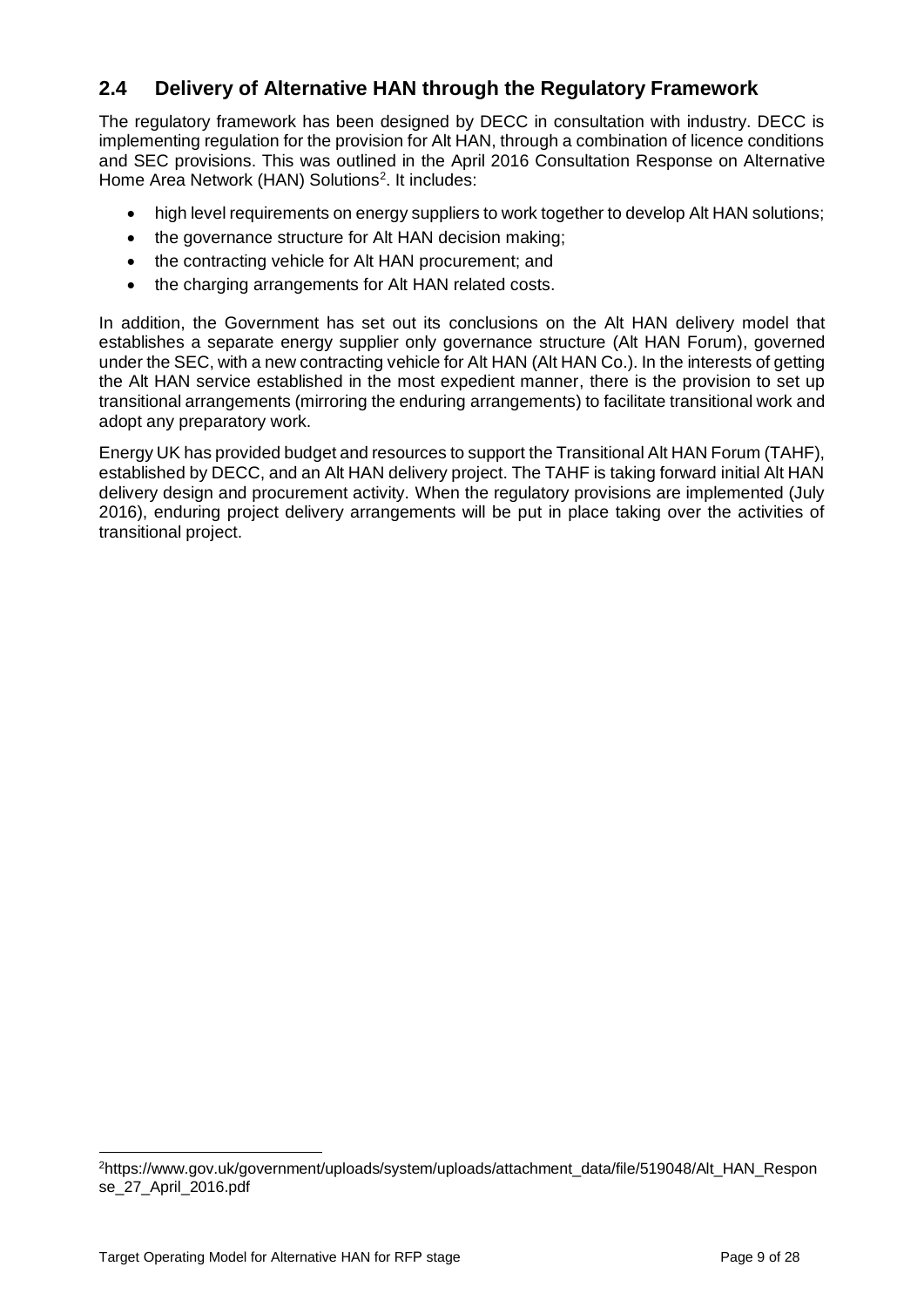# <span id="page-9-0"></span>**3 Target Operating Model**

#### <span id="page-9-1"></span>**3.1 Structure**

The proposed TOM is structured to include the high level (level 0) diagram and supportive text detailing the types of organisation involved in Alt HAN services, the role they should play in the arrangements and the regulatory framework within which they should operate.

This TOM describes the regulatory framework through which the Alt HAN service provision will be delivered, the proposed organisational design required to run the service, the relationship framework, description and working assumptions relating to technology and the vision of how the services fit together and how they will be used.

The TOM is supported by a subset of documentation. Those documents describe in detail the operational and technical requirements for the Alt HAN service provision.

#### <span id="page-9-2"></span>**3.2 High level Target Operating Model**

The key aim of this section is to describe the additional roles needed and illustrate how they fit into the existing smart metering delivery structure, and show how they are linked. This aims to illustrate how the Alt HAN service provision is intended to operate in the wider context. The roles are shown in Figure 1 (below).

It should be noted that some roles could be undertaken by one organisation, on a bundled provision basis, or by separate individual organisations. This is shown in the diagram as stacked boxes - a single box signifies there is only one organisation undertaking the role. Procurement outputs will decide how and if roles can be combined to deliver the most cost efficient and effective delivery model.

The roles are introduced in this document in the context of Figure 1. The information relevant to each of the roles required for the Alt HAN service provision is contained in the next section of this document (Section 4 Organisational Design).



*Figure 1 - Level 0 TOM Diagram for Alternative HAN*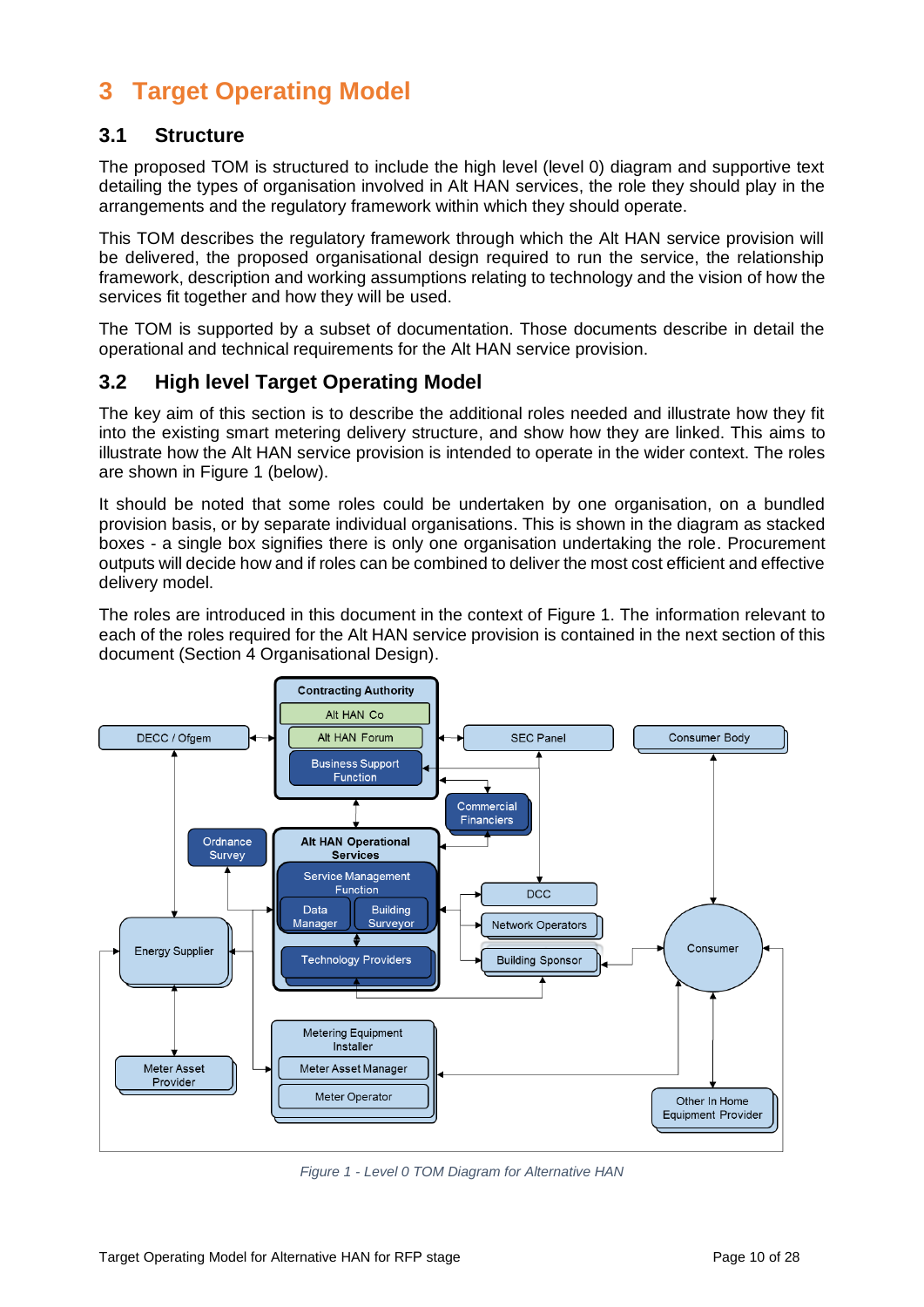# <span id="page-10-0"></span>**4 Organisational Design**

#### <span id="page-10-1"></span>**4.1 Definition of the Roles and Responsibilities**

The high level TOM diagram shows the types of organisations and the roles they will contribute to in the delivery of the Alt HAN service provision. Some of the organisations and roles are existing in the current market and regulatory framework. However, new roles are identified that will be required to deliver Alt HAN.

[Figure 2](#page-10-3) provides an illustrative view of the expected new roles, high level relationships and a definition of the type of organisation and purpose that is expected to deliver the relevant service requirements.

Contracting Authority - the governance for the service provision will be provided by the Alt HAN Forum and the contracting vehicle Alt HAN Co, together they fulfil the role of the Contracting Authority, contracting and managing Alternative HAN Services.

**Business Support Function** - providing supporting services to Alt HAN Co. and the Forum to undertake administration, secretariat, accountancy, procurement process, contract management and manage service performance. It will also run procurement processes when contracts expire or fail.

Service Management Function – Is a function with the overall role of managing and coordinating of the delivery of the Alternative HAN service provision, responsible for the selecting the appropriate technology (or technologies from the solutions selected and procured by the Forum) for any building requiring Alt HAN solution. The Service Management shall bring together a group of technologies (and their providers) that will be selected for Alt HAN installation and provide the customer interface for all Alternative HAN services.

Data Manager- is a specialised data service provider selected to provide the data services required to initially identify Alternative HAN candidate buildings and premises and to provide the interfaces to the Service Management Function and users to enable an efficient operation across the life cycle of the Alt HAN operations.

Building Surveyor - is a competent group (or groups) selected to provide building information relevant to identify the need for and enable the successful installation and operation of selected Alternative HAN technology options.

Technology Providers - are providers offering a suite of Alt HAN technologies selected by the Alt HAN Forum on a capability basis to meet energy supplier technical and operational requirements on a best value for money basis. For shared Alt HAN provision - solution installation, operation and maintenance will be also be included as part of the scope.



### <span id="page-10-3"></span><span id="page-10-2"></span>*4.1.1 Contracting Authority:*

This role will be fulfilled by the Alt HAN Forum and Alt HAN Co. and is responsible for the operational governance of the service provision. The Alt HAN Forum will essentially make necessary decisions that are required to deliver Alt HAN service provision. Alt HAN Co. then implements those decisions as the contracting vehicle through which the service provision is procured.

Alt HAN Co. will undertake procurement activities, contract management and financial control. It will require resources and capability to do this efficiently. It is intended that the Business Support Function will provide these requirements.

Both the Alt HAN Forum and the legal entity Alt HAN Co is being established under the SEC, which will set out the scope of activity. The extent to which energy suppliers must co-operate will be set out in their Licence Conditions. A mandatory charging and cost recovery model, set out as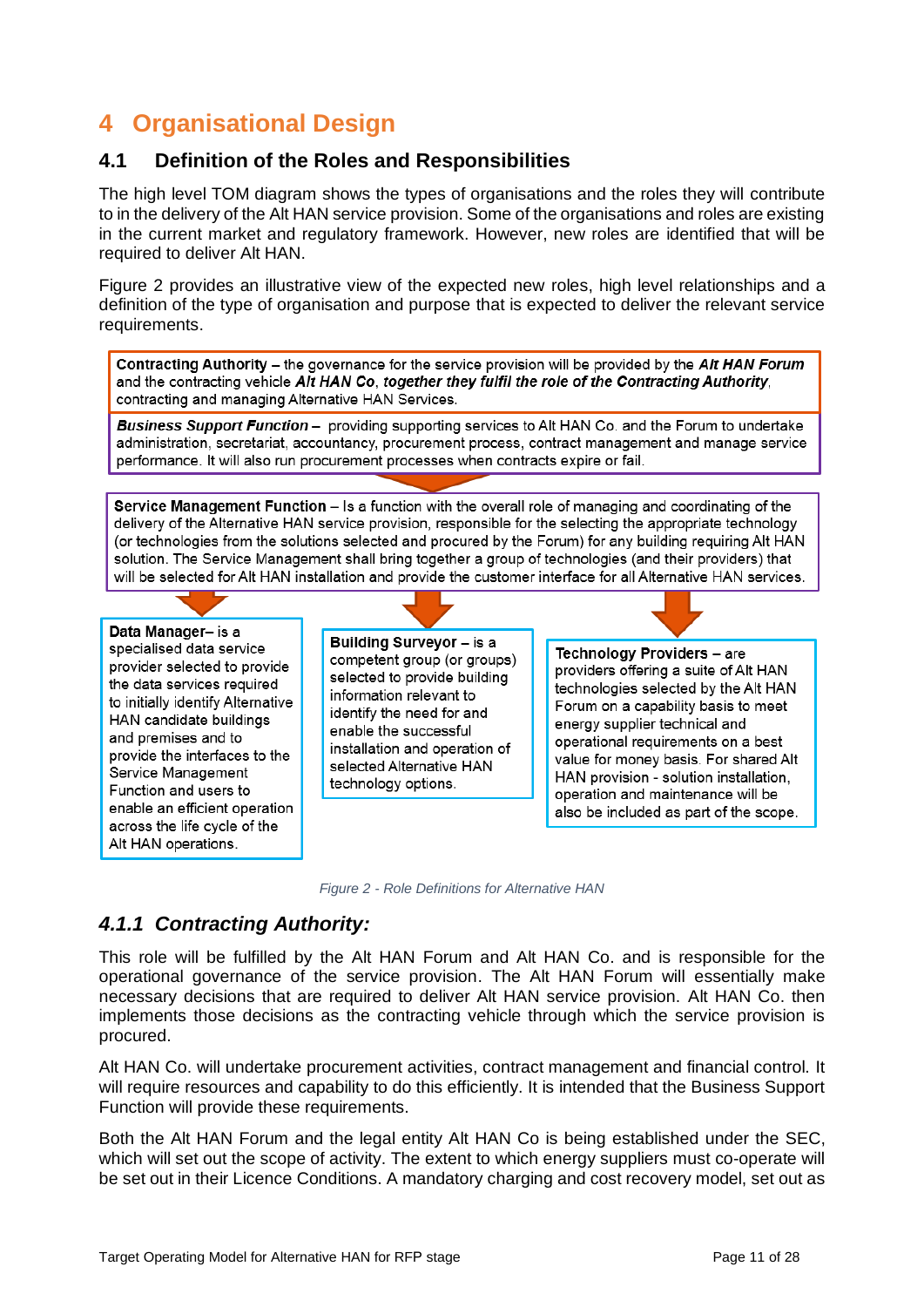part of the regulatory framework, will be utilised to fund the service provision (see also Section 4.2.3 Flow of Funds). The regulatory provisions are expected to be implemented by DECC in July 2016. When in place, the regulatory obligations will be enforced by Ofgem.

#### <span id="page-11-0"></span>*4.1.2 Business Support Function*

The Business Support Function will have the role of providing:

- Alt HAN Co. enduring procurement, performance and contract management of the Service Management Function, Data Manager, Building Surveyor and Technology Providers;
- Alt HAN Forum General Administration support including the Secretariat Function;
- Management and administration of the Exempt Premise List on behalf of the AHF;
- Alt HAN Co. Board Support;
- Alt HAN Co. General Administrative Support;
- Alt HAN Co. Legal, Accountancy and Financial Support; and
- Alt HAN Forum project delivery support

It is assumed that Alt HAN Co. will outsource business support activity and not appoint direct employees. Therefore, a Business Support Function will be selected by the Alt HAN Forum following competitive procurement by Alt HAN Co through the Alt HAN delivery project.

The Business Support Function may be provided by one or a number of vendors as the service will be offered in lots. The vendor selection will be made following evaluation of commercial proposals received as part of the procurement. It is planned that this procurement is completed by the end of September 2016.

The current working assumption (of the Alt HAN delivery project) is that the Business Support Function shall be independent from any Service Management Function or Technology Provider to provide assurance that all of its services to Alt HAN Co. are independent, impartial and free from any commercial conflicts.

#### <span id="page-11-1"></span>*4.1.3 Alt HAN Operational Services*

Alt HAN Operational Services is the overall description for managing and coordinating of the delivery of the Alt HAN service provision. It will comprise of three contracted parts:

- Service Management Function;
- Data Management; and
- Building Surveyor

Alt HAN Operational Services may be provided by one or a number of vendors as the service will be offered in lots. The vendor selection will be made following evaluation of commercial proposals received as part of the procurement. It is planned that the Alt HAN Operational Service procurements will commence in late June 2016. Further information on the discrete requirements that are required by each part of the service includes:

#### <span id="page-11-2"></span>*4.1.3.1 Service Management Function*

A Service Management Function will be selected by the Alt HAN Forum following competitive procurement by Alt HAN Co. The Service Management Function will effectively be the coordinating and operational manager for delivery of the Alt HAN services into premises where the Standard HAN (at 2.4GHz and 868MHz) will not connect all smart metering devices. The Service Management Function role will provide:

 Building survey organisation, management and output analysis – managing the decision making process, approach and scheduling of any building surveys that are required to support Alt HAN service provision;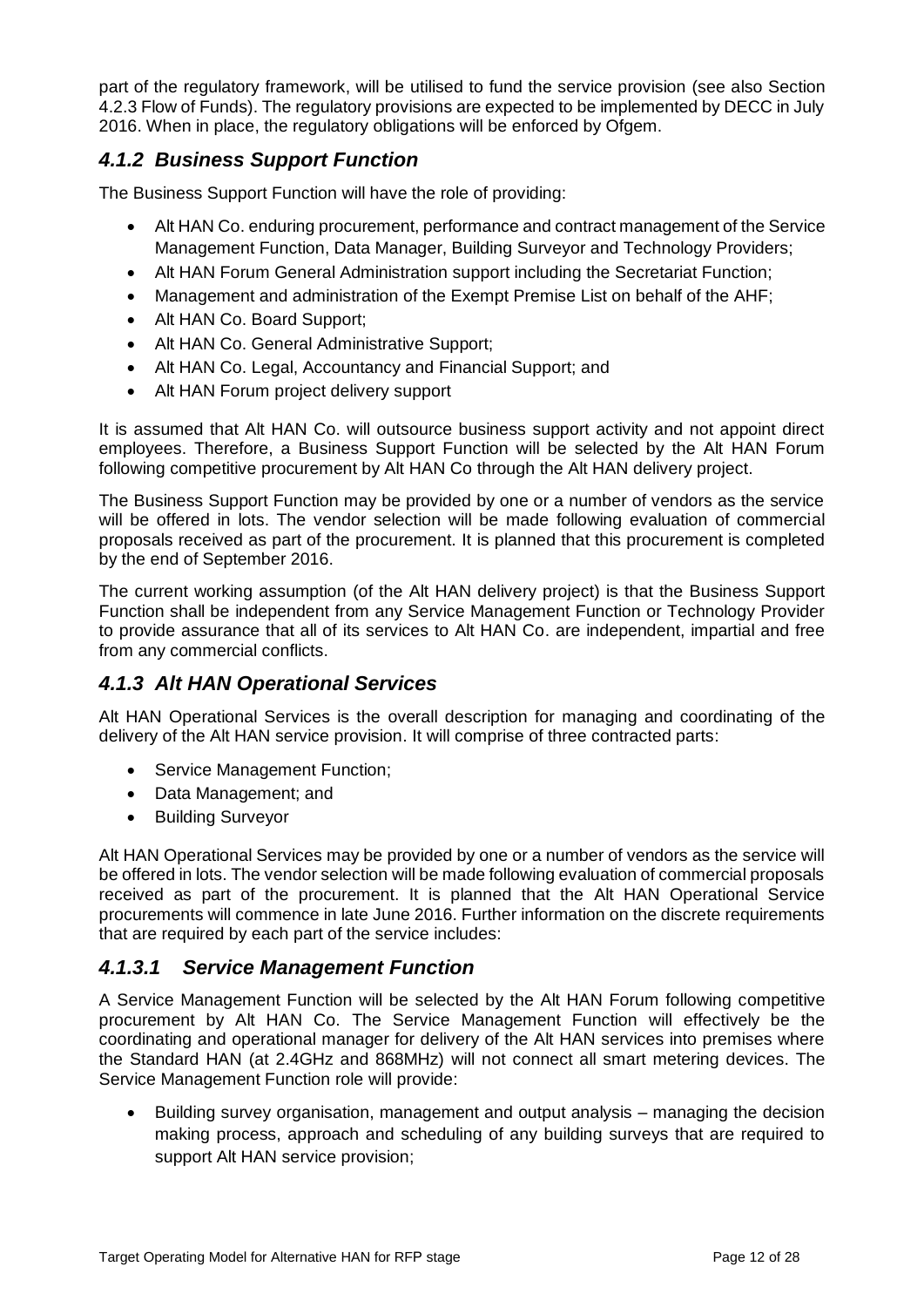- Data Manager organisation, oversight and direction co-ordinating necessary Alt HAN data requirements to support Alt HAN service provision, operation and maintenance;
- Alt HAN technology deployment decisions determining what Alt HAN technology types, from a choice determined from separate procurements, that should be installed and used by energy suppliers throughout a building, where Alt HAN is required;
- Liaison and coordination with Building Sponsors dealing with permissions, access and related administration;
- Coordinating information sharing with energy suppliers and Distribution Network Operators where remedial work is required to allow smart meters to be installed;
- Oversight of any technology capability and performance issues;
- Management of Alt HAN technology ordering, delivery, installation and maintenance; and
- Identify, report and provide evidence of premises caught in the scope of the Exempt Premise List.

The selection and procurement of technology providers will be undertaken in the set up phase by the project and Alt HAN Co. The current working assumption is that the Business Support Function will be responsible for the enduring procurement of Technology Providers once appointed under the governance of Alt HAN Co.; the Service Management Function may be used to provide technical support for those enduring procurement processes where no commercial conflict is evident.

As noted above, the Service Management Function will be responsible for selecting the appropriate technology at the premises level. It will inform energy suppliers of the Alt HAN technology choice where an energy supplier can fit or arrange for an Alt HAN Technology provider to install its equipment where necessary. The Service Management Function will also make the information available where an Alt HAN Technology provider will install equipment available to energy suppliers. Energy suppliers will be provided with a single one-stop shop for Alt HAN solutions.

The Service Management Function will, through the Data Manager service, hold information in relation to whether a building is ready (or not) for energy suppliers to install smart meters. This information is likely to include the HAN technology split that will be required for each premises within a building (i.e. which parts of the building should be supported by Standard HAN or Alt HAN), and other operational information which may support installation (e.g. parking and access details).

In addition, a building survey may identify safety or logistical issues which could prevent energy suppliers installing smart meters without remedial work. In such cases, the Service Management Function will communicate relevant information to energy suppliers in the course of its undertakings.

It is the current working assumption that the Service Management Function should have no commercial, business or other interest in Alt HAN technology provision to ensure that technologies are selected objectively and without any potential conflict of interest.

### <span id="page-12-0"></span>*4.1.3.2 Data Manager:*

A specialised data manager service provider will be selected by the Alt HAN Forum, following competitive procurement by Alt HAN Co., to provide three capabilities:

- Mining and analysis of the Alt HAN Datasets and any other relevant data to provide an early view of Alt HAN candidate buildings and premises.
- The design and delivery of the Information Systems and interfaces that will enable the Service Management Function and users to operate efficiently.
- Manage and maintain the data on an enduring basis (including the Information Systems and interfaces relevant to that data as mentioned above).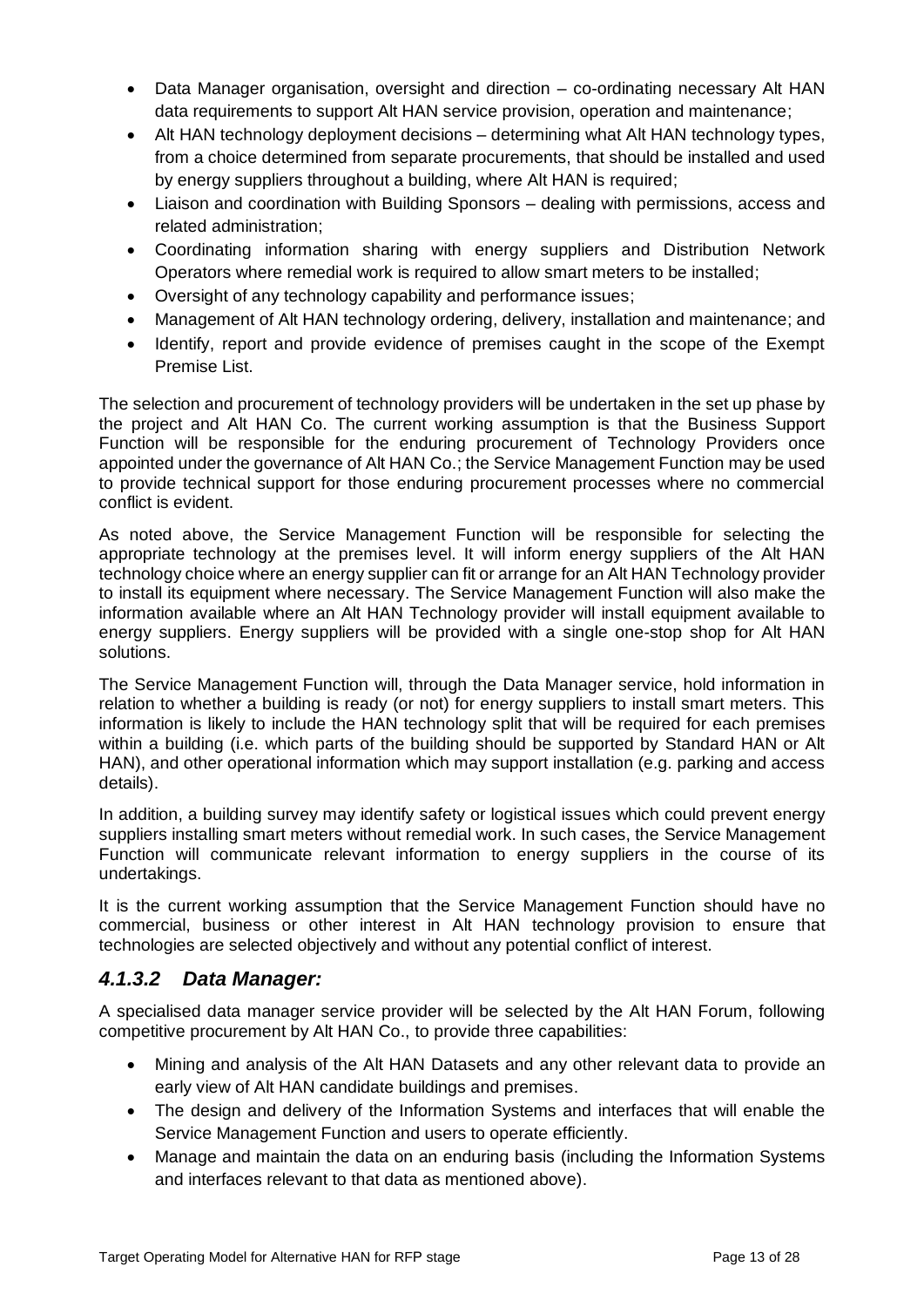The Data Manager activities will be managed and coordinated by the Service Management Function.

#### <span id="page-13-0"></span>*4.1.3.3 Building Surveyor:*

Is a competent group (or groups) selected by the Alt HAN Forum to provide building information relevant to the identification, selection, installation and operation of selected Alternative HAN technology options.

The Building Surveyor activities will be managed and coordinated by the Service Management Function.

#### <span id="page-13-1"></span>*4.1.4 Technology Providers:*

It is envisaged that a suite of Alt HAN technologies will be required to allow all GB premises requiring HAN range extending equipment to benefit from smart metering equipment. It is the working assumption that solutions will be offered by a number of Technology Providers that will be selected by the Alt HAN Forum following competitive procurement by Alt HAN Co. The Technology Provider technologies shall meet the agreed Alt HAN Technical Requirements. It is the current working assumption that Alt HAN technologies will be provided by a minimum of two vendors to manage the risks associated with single source procurement. This assumption will be reviewed when initial procurement responses are received to ensure the balance between single source and other commercial/pricing risk is achieved.

Based on that selection, the Service Management Function will choose the appropriate Alt HAN Technology to be used for each premises. The technology choice shall depend on a number of factors related to a number of building/premises characteristics. For shared Alt HAN provision, solution installation, operation and maintenance will be also included as part of the contractual scope.

The initial Alt HAN technology procurement will be managed for Alt HAN Co. by the delivery project. Additional technologies can be procured at later stages by the Business Support Function on behalf of Alt HAN Co. and guided by the Service Management Function. The case for a later procurement could be, for example, when a more cost effective solution becomes available that better meets energy suppliers technical and operational requirements.

The current working assumption is that Technology Providers should have no commercial, business or other interest in Service Management Function provision to ensure that technologies are selected objectively and without any potential conflict of interest.

More detailed information covering Alt HAN Technology Provision is appended to this TOM at Appendix 1.

#### <span id="page-13-2"></span>*4.1.5 Procurement Approach*

As noted above, incentives have been considered to ensure that selected vendors provide services that are objective, impartial and free from potential commercial conflicts. The working assumptions are intended to ensure the Alt HAN Forum meets its principle objectives under the SEC. The following table summarises the procurement approaches for each of the areas of service provision and the commercial relationship constraints that, based on current working assumptions, are intended to be imposed

| <b>Service</b>          | Lot                   | <b>Constraint</b>            | <b>Rationale</b>        |
|-------------------------|-----------------------|------------------------------|-------------------------|
| <b>Business Support</b> | Administrative and    | A single organisation        | <b>The Business</b>     |
| <b>Function</b>         | Secretariat support   | can bid for any              | <b>Support Function</b> |
|                         | services              | number of Business           | needs to perform its    |
|                         | Legal, Accountancy    | <b>Support Function lots</b> | services on an          |
|                         | and Financial support | $-$ decision on              | objective and           |
|                         | services              | appointment will be          | impartial basis free    |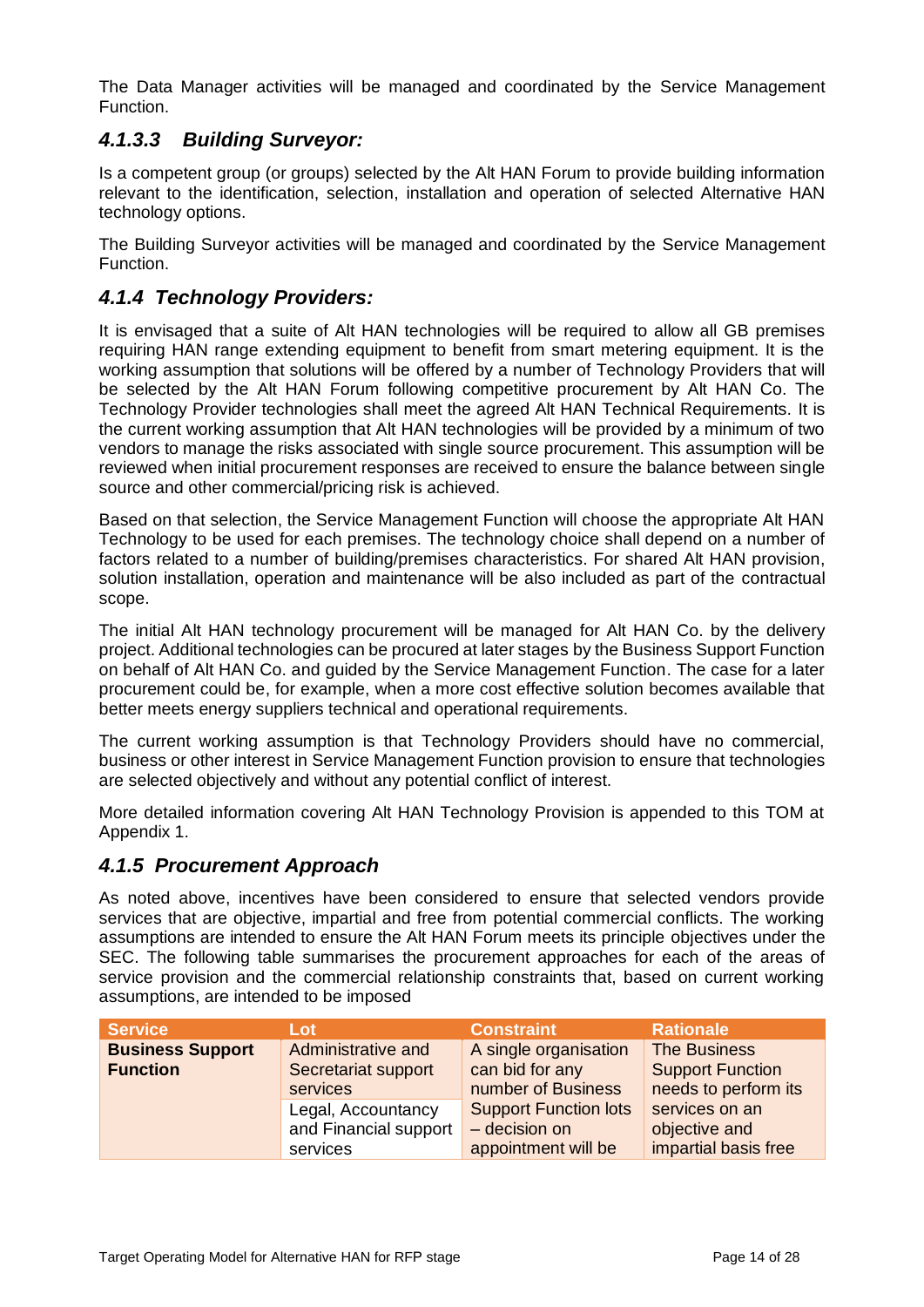| <b>Service</b>                                | Lot                                                                                                                                                                                                        | <b>Constraint</b>                                                                                                                                                                                                                                                                                                                                                                                                                                                                           | <b>Rationale</b>                                                                                                                                                                                                                                                                                                                                                                                               |
|-----------------------------------------------|------------------------------------------------------------------------------------------------------------------------------------------------------------------------------------------------------------|---------------------------------------------------------------------------------------------------------------------------------------------------------------------------------------------------------------------------------------------------------------------------------------------------------------------------------------------------------------------------------------------------------------------------------------------------------------------------------------------|----------------------------------------------------------------------------------------------------------------------------------------------------------------------------------------------------------------------------------------------------------------------------------------------------------------------------------------------------------------------------------------------------------------|
|                                               | <b>Enduring</b><br><b>Procurement and</b><br>Contract<br><b>Management support</b><br>services<br><b>Project Management</b><br>& Delivery                                                                  | made in<br>consideration of most<br>efficient and<br>economic approach.<br>The appointed<br>service provider(s)<br>will be unable to be<br>contracted to provide<br><b>Service Management</b><br>Function lots or be a<br><b>Technology Provider</b>                                                                                                                                                                                                                                        | from any potential<br>conflict of interest                                                                                                                                                                                                                                                                                                                                                                     |
| <b>Alt HAN Operational</b><br><b>Services</b> | <b>Service Management</b><br><b>Function</b><br>Data Manager<br><b>Building Surveyor</b>                                                                                                                   | A single organisation<br>can bid for any<br>number of Alt HAN<br><b>Operational Service</b><br>lots - decision on<br>appointment will be<br>made in<br>consideration of most<br>efficient and<br>economic approach.<br>The appointed<br><b>Service Management</b><br>Function, Data<br><b>Manager or Building</b><br>Surveyor will be<br>unable to be<br>contracted to provide<br><b>Business Support</b><br><b>Function lots. The</b><br><b>Service Management</b><br>Function cannot be a | See above (for<br><b>Business Support</b><br>Function)<br><b>The Service</b><br>Management<br><b>Function should not</b><br>be a Technology<br>Provider (or have a<br>direct commercial<br>relationship) as one<br>of its principle roles<br>will be to make<br>technology choices -<br>the Alt HAN Forum<br>must ensure those<br>choices are free from<br>commercial influence                                |
| <b>Technology</b><br><b>Provider</b>          | No Lots-<br>Requirements driven<br>with a minimum of<br>two Alt HAN<br>technology choices<br>per building/premises<br>architecture to<br>minimise risks<br>associated with<br>single source<br>procurement | <b>Technology Provider</b><br>More than one<br><b>Technology Provider</b><br>will be required<br>A Technology<br>Provider cannot be<br>the Service<br>Management<br>Function                                                                                                                                                                                                                                                                                                                | To manage single<br>source risk and to<br>ensure all premises<br>requiring HAN range<br>extending equipment<br>are covered by Alt<br><b>HAN technologies</b><br>A Technology<br>Provider should not<br>be the Service<br>Management<br>Function (or have a<br>direct commercial<br>relationship) as one<br>of the Service<br>Management<br>Function principle<br>roles will be to make<br>technology choices - |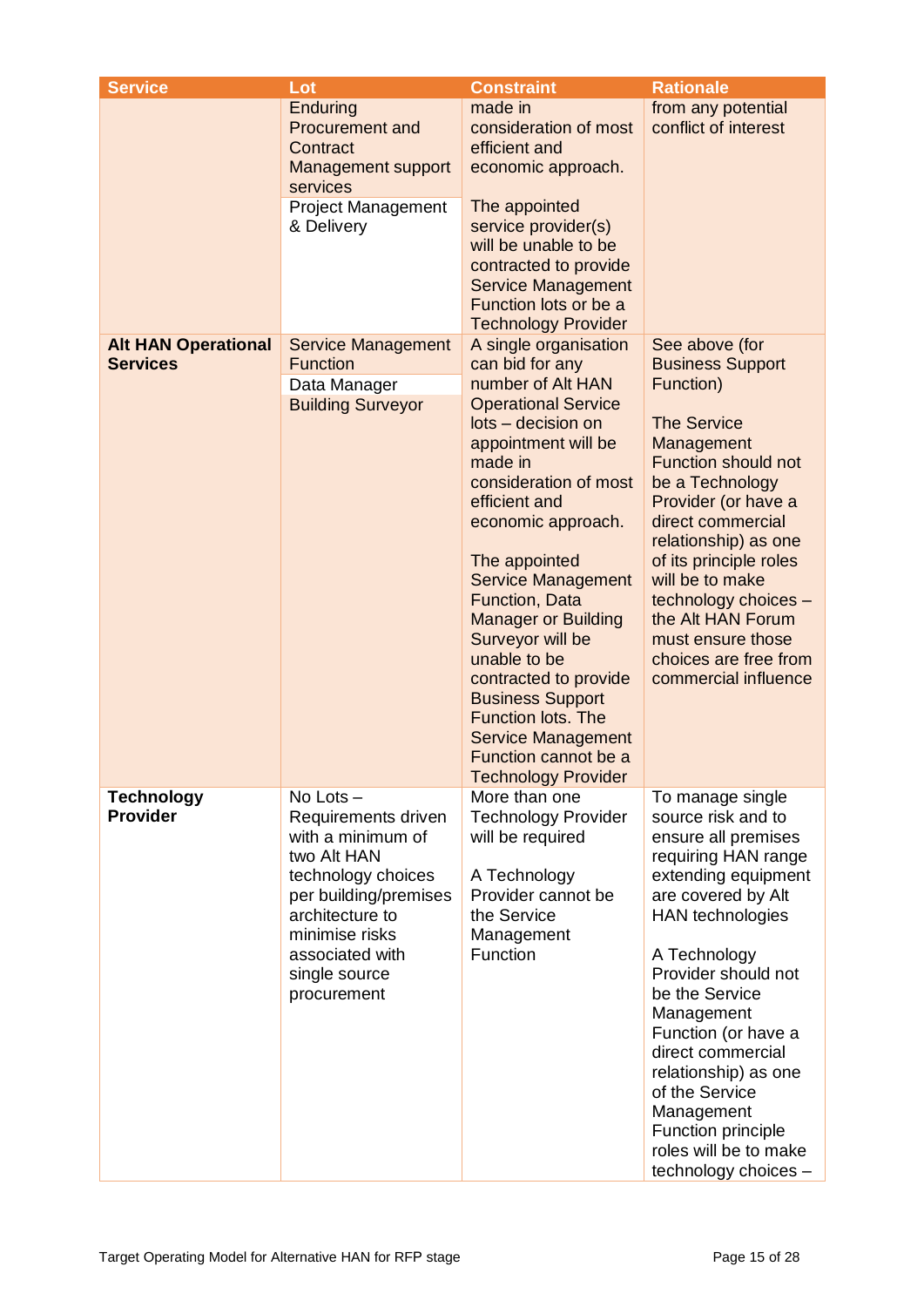| <b>Service</b> | Lot | <b>Constraint</b> | <b>Rationale</b>                                                                        |
|----------------|-----|-------------------|-----------------------------------------------------------------------------------------|
|                |     |                   | the Alt HAN Forum<br>must ensure those<br>choices are free from<br>commercial influence |

| Table 1 - Procurement Approaches and Contractual Constraints |  |
|--------------------------------------------------------------|--|
|--------------------------------------------------------------|--|

The working assumptions noted above will be reviewed following vendor feedback during initial stages of the various procurements. Table 1 (above) will also appear in relevant procurement documents. If a business case exists that allows a more efficient and economic delivery approach and/or for contractual constraints to be effectively addressed, then the Alt HAN Forum will modify this TOM.

#### <span id="page-15-0"></span>**4.2 Relationship Framework**

The proposed regulatory model and charging arrangements have been set out in DECC's December 2015 Consultation on Alternative Home Area Network (HAN) Solutions<sup>3</sup> and confirmed in the April 2016 Government Response to the Consultation on the delivery model regulatory requirements for Alternative HAN<sup>4</sup>. The regulatory framework obligates the Alt HAN Forum to keep these arrangements under review and propose modifications to the SEC where necessary (as these provisions will be set out in the SEC) when more information is known on Alt HAN costs.

The costs for Alt HAN services will be recovered from energy suppliers under the SEC. Supplier Licence Conditions also require energy suppliers to work together and contribute to Alt HAN development. The charging elements have been split into three main charging categories:

- Alt HAN Central Charges;
- Alt HAN Targeted Charges for Shared Solutions; and
- Alt HAN Targeted Charges for Point to Point.

The charging principle being that central charges are to recover costs related to developing the service provision through the delivery model, and the targeted charges are to recover costs related to the provision of equipment and services targeted at those who chose to use them.

The working assumption in the short to medium term is that the Alt HAN Co. will procure all Alt HAN Co. technologies on behalf of energy suppliers and then provide devices, equipment and shared services on demand using formal forecasting and ordering processes. It is assumed that devices will be funded on an asset rental basis, negotiated by Alt HAN Co., and costs will be recovered using the charging methodology noted above. Alt HAN Co. will test the commercial funding market at an appropriate time in the delivery in order to seek the most cost efficient delivery of finance as it is recognised that there are alternative options such as energy suppliers entering into a framework agreement funded through a financier. Funding and cost recovery approaches will be confirmed when it becomes clear how the service and technology provider market responds to procurement requests.

The following sections will set out how the relationship framework is expected to look form both an operational and commercial perspective.

As previously described, there are three main areas of service provision:

- Business Support Function.
- Alt HAN Operational Services.

<sup>3</sup>[https://www.gov.uk/government/uploads/system/uploads/attachment\\_data/file/486339/Consultation\\_on\\_](https://www.gov.uk/government/uploads/system/uploads/attachment_data/file/486339/Consultation_on_Alternative_HAN_Solutions.pdf) [Alternative\\_HAN\\_Solutions.pdf](https://www.gov.uk/government/uploads/system/uploads/attachment_data/file/486339/Consultation_on_Alternative_HAN_Solutions.pdf)

<sup>4</sup>[https://www.gov.uk/government/uploads/system/uploads/attachment\\_data/file/519048/Alt\\_HAN\\_Respon](https://www.gov.uk/government/uploads/system/uploads/attachment_data/file/519048/Alt_HAN_Response_27_April_2016.pdf) [se\\_27\\_April\\_2016.pdf](https://www.gov.uk/government/uploads/system/uploads/attachment_data/file/519048/Alt_HAN_Response_27_April_2016.pdf)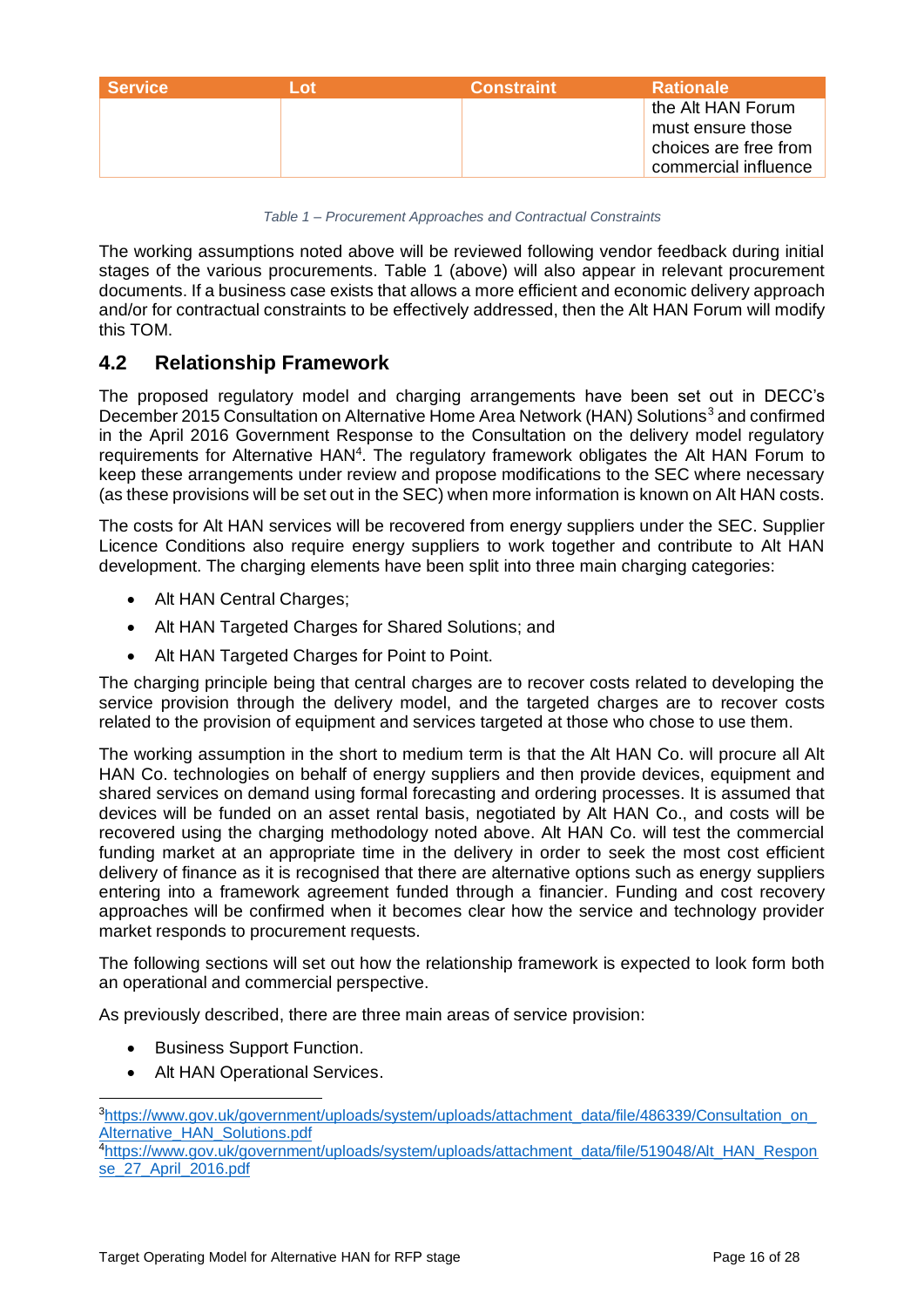Technology Providers.

The proposed separation of the service areas is deliberate as this has been considered by TAHF to be a sensible approach to promote the desired behaviour and create the right incentives in the relationships framework.

### <span id="page-16-0"></span>*4.2.1 Operational Relationships*

The following diagram illustrates how each of the roles interact operationally. The Business Support Function provides the overall operational oversight and governance for the Alt HAN Forum and is expected to provide the infrastructure to allow Alt HAN Co to operate. The Business Support Function may be provided by more than one provider, it is expected there will be interaction with the customer (energy suppliers) for issue and dispute resolution. Additionally, there will be elements of the Business Support Function that will interface with the Service Management Function for managing contracts, service level performance and providing governance, oversight and direction to the Service Management Function. The Service Management Function is at the heart of the operation managing the operational services for Alt HAN, directing and overseeing the Building Surveyor and Data Manager roles.

As previously noted, the Service Management Function, Data Manager and Building Surveyor services could be provided by a single party or by multiple vendors. However, we expect the interaction with Technology providers to have appropriate commercial separation. The Service Management Function has the customer interaction with the energy suppliers, providing the interfaces through which they will use the service provision.



*Figure 3 - Operational Relationships*

### <span id="page-16-1"></span>*4.2.2 Contractual Relationships*

The following diagram illustrates the contractual relationship between the roles and Alt HAN Co. All service providers will contract with Alt HAN Co. as this is the established contracting vehicle set out in the regulatory framework. As previously stated, it is our working assumption in the short to medium term that Alt HAN Co. will procure all Alt HAN Co. technologies on behalf of energy suppliers and then provide devices, equipment and shared services on demand using formal forecasting and ordering processes.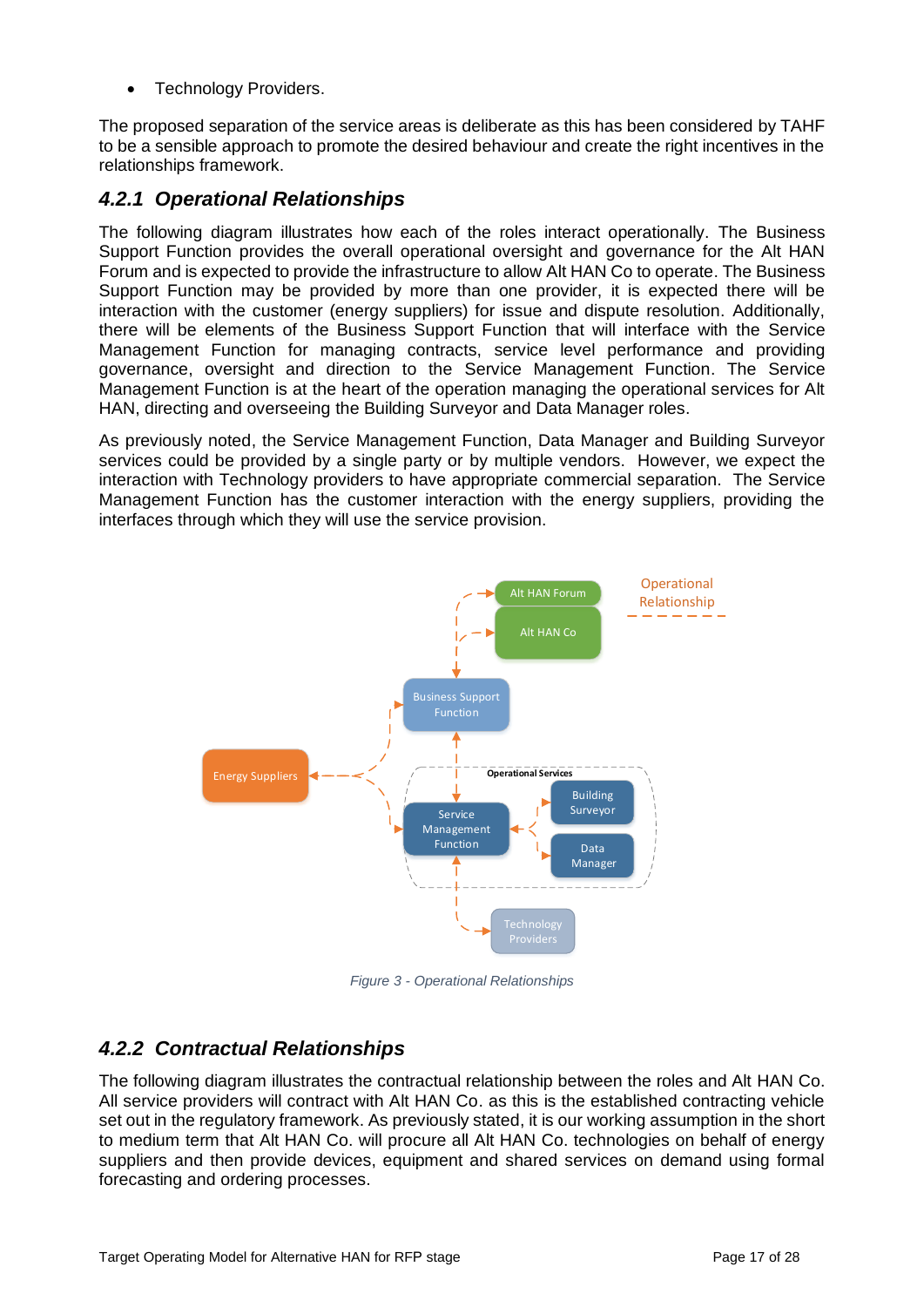It is recognised that alternative contractual model could be implemented whereby Alt HAN Co. agrees a framework agreement with Technology Providers where range extending devices are required (e.g. single premises point to point technologies). Energy suppliers would then have individual contracts with those Technology Providers under the terms of the framework agreement. However, it is recognised that this approach has a number of limitations:

- Procurement costs could be prohibitive as each energy supplier would need to individually contract with the Technology Provider(s); and
- The framework model cannot work efficiently where shared Alt HAN technologies are required as any number of energy suppliers will then be required to contract with a Technology Provider before each building has a solution installed – this will lead to two Alt HAN contractual models.

It is therefore the current working assumption that Alt HAN Co. will procure all Alt HAN technologies, whether for single or shared topologies, using similar approach to those used by DCC for Communications Hubs. This should simplify procurement and contract management leading to lower overall costs.

However, this assumption will be reviewed following feedback from the initial procurement process.



*Figure 4 - Contractual Relationship*

#### *Contractual Relationship between Alt HAN Co and Energy Suppliers*

The Alt HAN related supply licence conditions that will be included from July 2016 require energy suppliers to work together to ensure that Alt HAN Services are made available to all relevant energy suppliers (and provided on reasonable terms to any relevant energy supplier that has elected to require them).

In practical terms, this means that it will be necessary to develop the contractual arrangements under which energy suppliers may take Alt HAN Services from Alt HAN Co.

The simplest model under which this could operate would be to mirror the arrangements under the SEC. In the same way that DCC buys in services from the Data, Communications and Trusted Service providers as well as providing in-house capability and uses these to provide a variety of services under the SEC (such as Communication Hub Services, SMKI Services, Enrolment and Communications Service, Testing Services, etc.), Alt HAN Co will buy in the capability from its service providers (through a number of contracts with different providers) and provide the Alt HAN Services to energy suppliers under an Alt HAN Services Contract. The Alt HAN Services Contract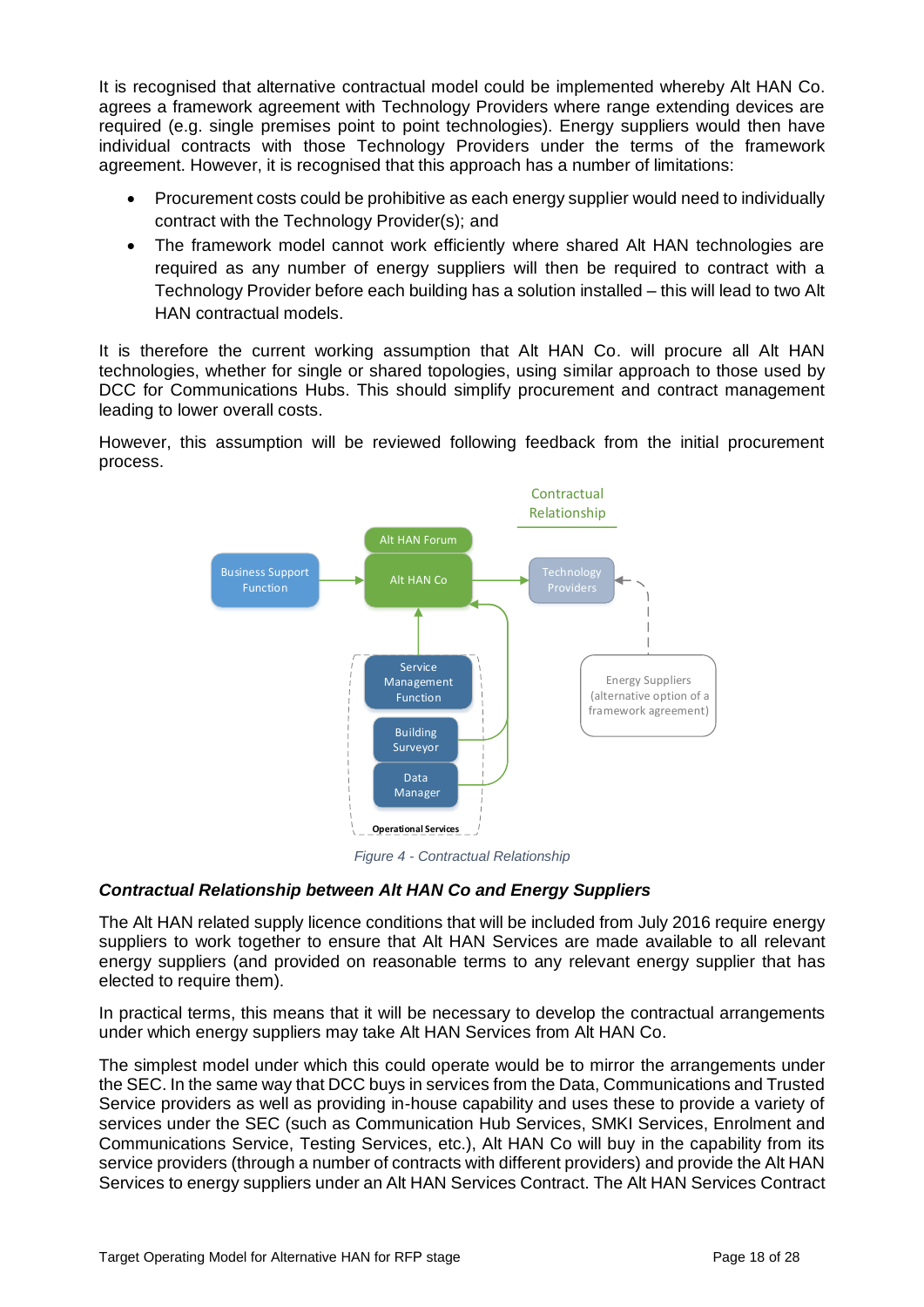is therefore the equivalent contract to the SEC (although it is expected to be considerably less complex). Furthermore, in some instances Alt HAN Co might arrange for some Alt HAN related services to be provided directly to energy suppliers.

The Alt HAN Services Contract between Alt HAN Co and energy suppliers will be important as it will set out how the Alt HAN Services are to be provided to energy suppliers. This will include the different services for single and shared solution installations, arrangements establishing site access, provisions governing provision, installation and maintenance of Alt HAN equipment, and associated performance management obligations on Alt HAN Co. This contract is also likely to require energy suppliers to forecast their likely Alt HAN requirements and to include provisions relating to opting in or out of using Alt HAN Services.

The structure of this contract and the nature of the obligations on Alt HAN Co within it will need to be understood before finalising the details of the contracts that Alt HAN Co will strike with its service providers, since it will be important that Alt HAN Co is able to discharge its obligations under this contract in a coherent and efficient manner in line with the reasonable requirements of energy suppliers. This contract will be a major deliverable of the Alt HAN delivery project and its development needs to run in parallel with the Alt HAN Services procurement activity to ensure necessary obligations and/or requirements are reflected in the Alt HAN Co contracts when they are agreed with vendors.



*Figure 5 - Alt HAN Services Contracts*

### <span id="page-18-0"></span>*4.2.3 Flow of Funds*

The following diagram illustrates how the financial transactions between the different parties / roles are intended to operate. The following points should be noted when considering the financial relationships as illustrated in the diagram below:

 The Service Management Function, Data Manager and Building Surveyor are represented as three different vendors – as noted above, there is an option whereby one vendor could be chosen to provide a single bundled service.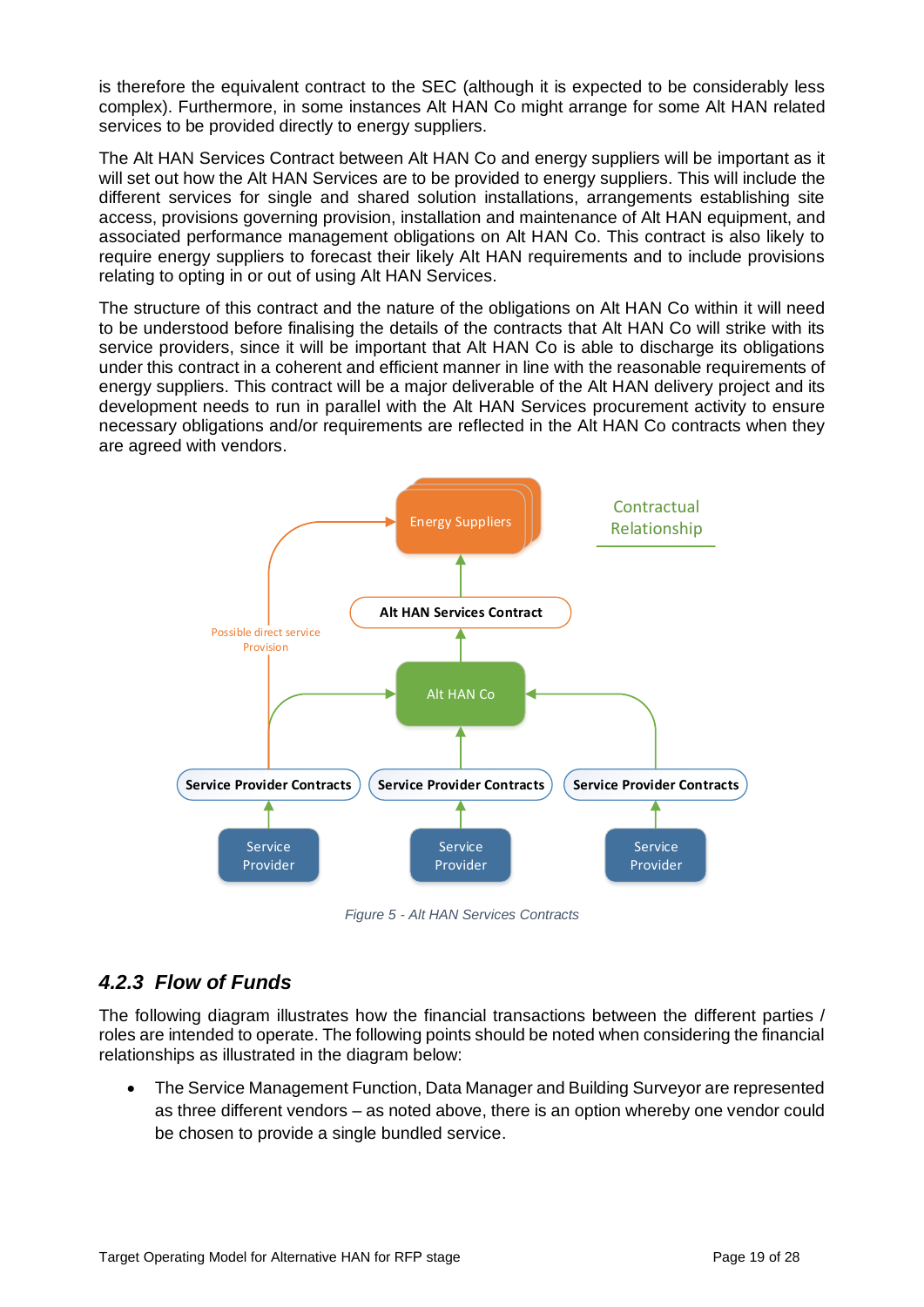- The diagram assumes that DCC (as part of its existing price controls<sup>5</sup>) will provide the budgetary funding for all Alt HAN service delivery – the TAHF has agreed that the option for commercial funding of the Alt HAN arrangements will be market tested once the project gains a complete picture of funding options from potential vendors.
- Funding of all Technology Provision will be via Alt HAN Co. reflecting the current working assumption described at 4.2.2 (above) – the option of a framework agreement negotiated by Alt HAN Co. and used by individual energy suppliers will be reviewed following feedback from the initial procurement process.
- The Business Support Function will administer all of the necessary financial transactions on behalf of Alt HAN Co. It will be necessary to implement special governance measures for invoice and payment of the Business Support Function itself (i.e. it would inappropriate for the Business Support Function to administer its own payment).

This diagram may therefore change in subsequent versions of this document.



*Figure 6 – Flow of Funds*

### <span id="page-19-0"></span>*4.2.4 Managing Liability, Warranties and Risk*

The formal relationships between the parties will be managed using normal terms and conditions used in contractual agreements where a vendor provides services and/or equipment against defined service schedules and performance metrics. The Alt HAN delivery project will use procurement and legal expertise to support development of the necessary contractual agreements to ensure an appropriate balance of risk is shared between the parties. There is

<sup>5</sup> https://www.smartdcc.co.uk/charges/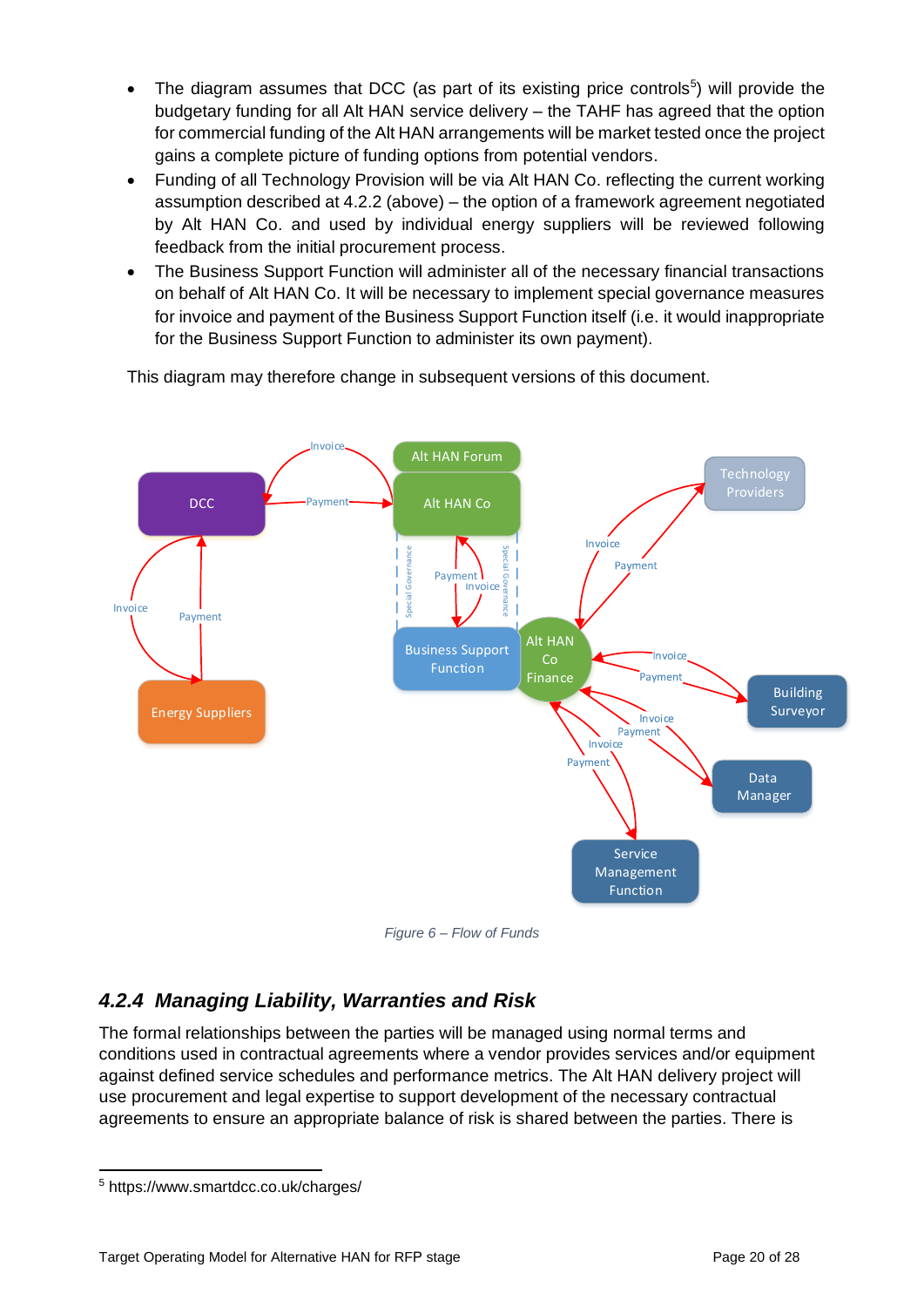also an intent to use procurement resources from within energy suppliers to influence contractual development.

It is also recognised by TAHF that this TOM does need to consider the key risks associated with:

- service agents working within buildings, premises and homes owned by third parties (i.e. consumers and landlords); and
- systems/equipment/devices being installed and used in those same environments above.

The contractual agreements must recognise these risks. The current working assumption is that the approaches and precedents already existing in delivering smart metering will be used in the developing approach to Alt HAN delivery contractual agreements. Those precedents include:

- Alt HAN Service agents working on behalf of Alt HAN Co./energy suppliers within third party premises – precedents used in Meter Operator, Meter Asset Management and data collection services should, where appropriate, be adopted
- Alt HAN equipment technical assurance precedents for the use of Alt HAN equipment should mirror the developing approach to delivery of Communications Hubs from DCC. In brief, Alt HAN Technology Providers will be required to demonstrate conformance to technical assurance requirements set out by Alt HAN Co. and agreed by energy suppliers. Energy suppliers will also have the option to implement their own additional technical assurance procedures if they believe it is necessary for their own internal assurance.

These explicit requirements will be governed by Alt HAN Co against appropriate contractual liabilities and warranties if issues do arise. Appropriate dispute resolution and escalation procedures will also be in place to manage.

The contractual agreements will evolve as the procurement processes finalise. Appropriate protection should be in place for Alt HAN Co and its directors if a vendor fails to deliver in accordance with law or explicit contractual terms and conditions.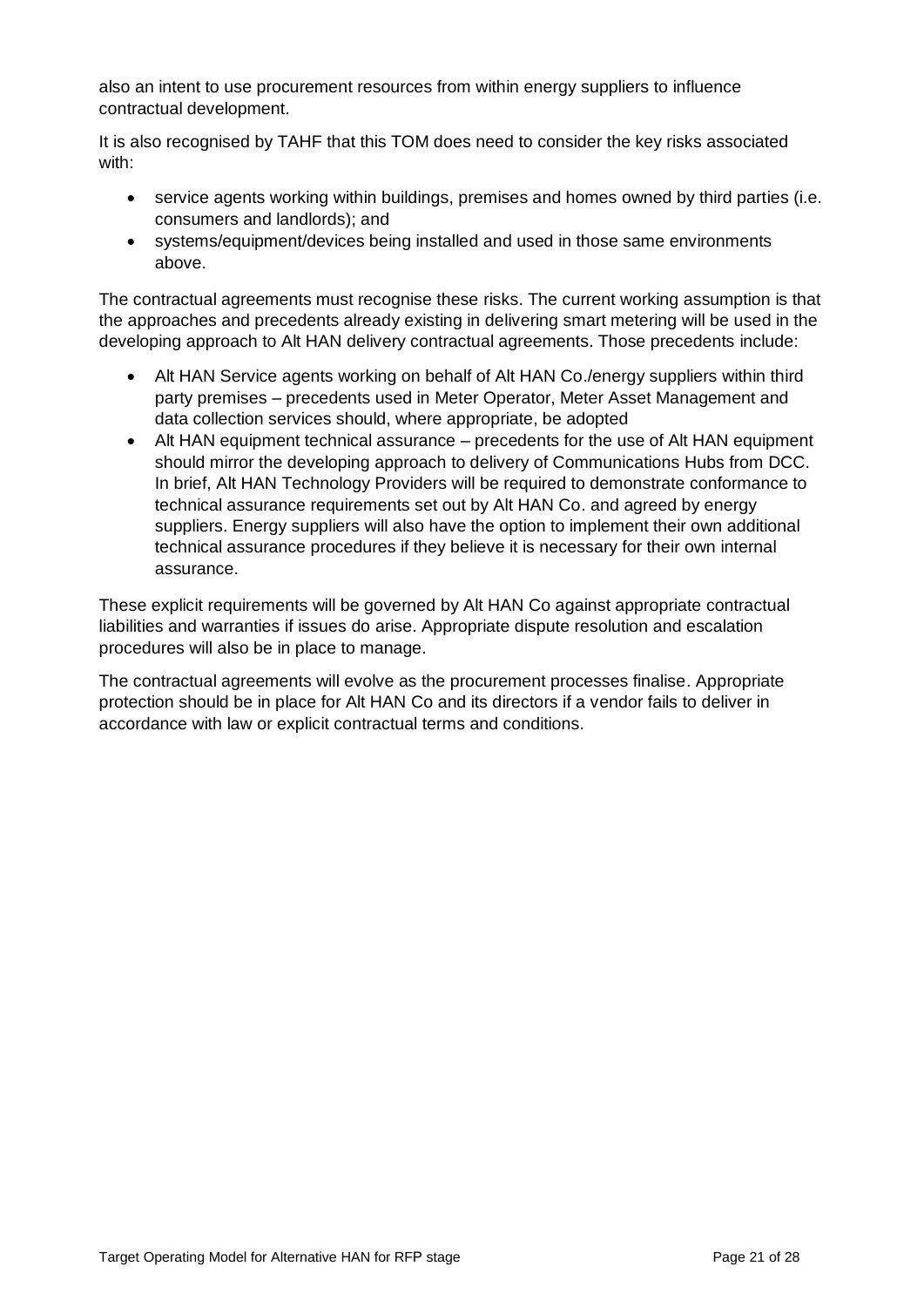# <span id="page-21-0"></span>**5 Consumer Facing Considerations**

#### <span id="page-21-1"></span>**5.1 Equipment Connectivity**

The objective of the Alt HAN project is to provide smart metering services that are seamless to those provided to customers with Standard HANs. Within the premises, the customer should have the same level of connectivity to smart metering devices and access to data as any other smart metering customer.

In effect, Alt HAN solutions shall act as a range extender between smart meters, devices and the customer. There shall be no impact to performance, security or the customer experience. It is recognised that the installation and commissioning process will be more complex and time consuming. As described above, installation complexity will vary according to the Alt HAN technology to be installed.

#### <span id="page-21-2"></span>**5.2 Working with the Building Sponsor**

One of the significant challenges to Alt HAN delivery is ensuring that there is buy-in and cooperation from those responsible for the buildings where Alt HAN solutions are required.

Where the building is a single premise, normal processes will be largely maintained. Further dialogue and approval is likely where additional equipment (e.g. repeaters) has to be fitted within the fabric of the building. The approach will need to be considered against the health and safety framework and any potential liabilities.

Where the building has multiple dwelling units (MDUs), the Service Management Function should have primary responsibility for:

- Identification and recording of building contacts and/or the responsible person (e.g. the Building Sponsor);
- Liaison with the Building Sponsor providing information on the Smart Metering Implementation Programme as well as detailed information covering the Alt HAN project;
- Negotiation of any necessary wayleaves or permissions any financial obligations shall be within an agreed framework;
- Agreeing arrangements to install shared Alt HAN technologies;
- Liaison with energy suppliers potentially at the request of the Building Sponsor to coordinate installation of smart metering equipment; and
- Liaison when Alt HAN equipment requires maintenance or any other asset management requirement.

The approach shall recognise that one of the principle challenges to Alt HAN delivery was ensuring engagement and buy-in of Building Sponsors. All Service Management Function activity in this area should be aimed to address those challenges and facilitate smart metering installation for customers.

#### <span id="page-21-3"></span>**5.3 Consumer Change of Supplier**

As described above, Alt HAN processes should support the Change of Supplier (CoS) process. The approach to support this key objective covers:

- A common set of energy supplier requirements and processes;
- Compliance with technical standards and requirements;
- Technical assurance processes that provide confidence that enduring performance requirements shall be met;
- Asset Management processes shall exist that will allow tracking and sharing of Alt HAN relevant information;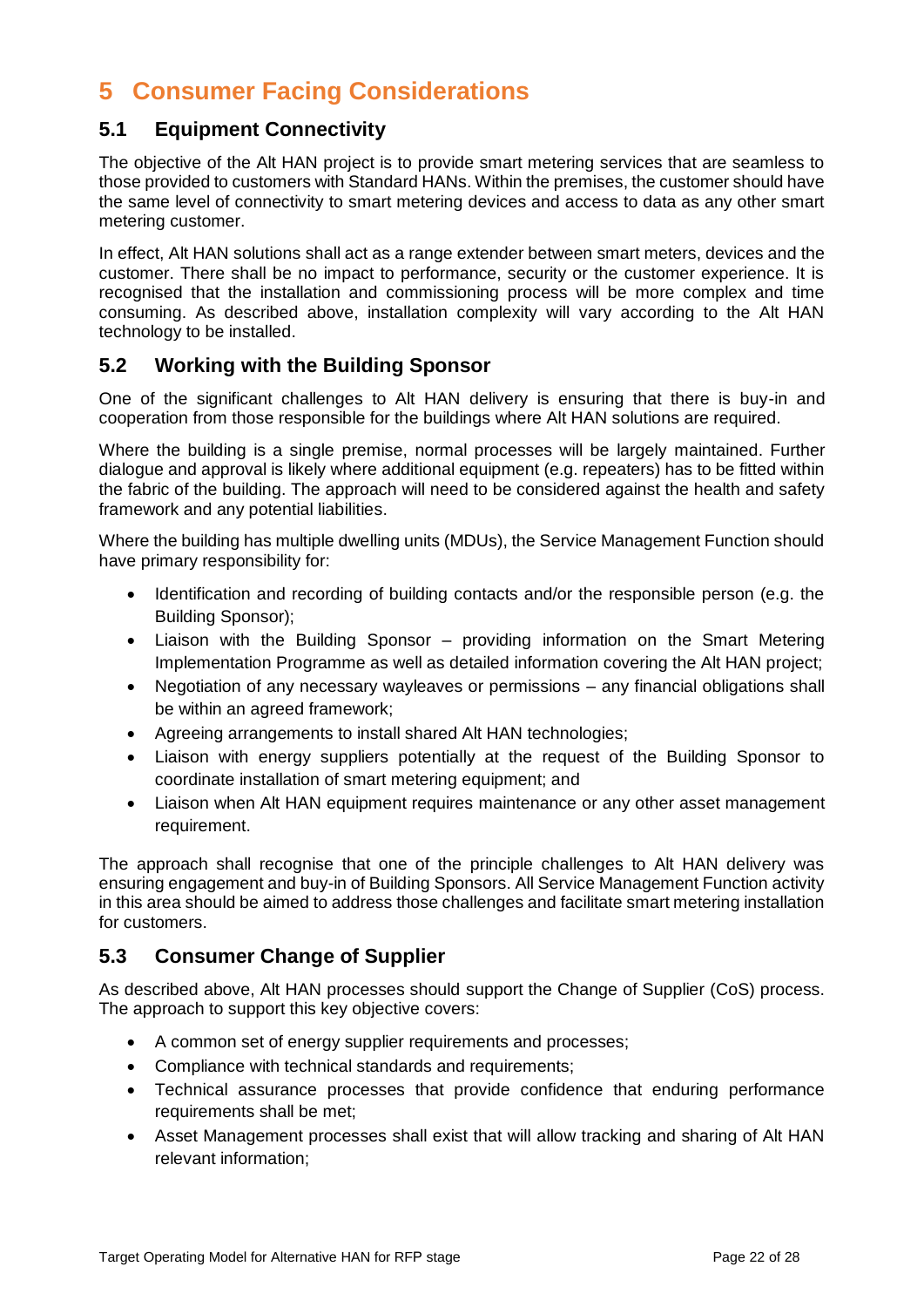- All energy suppliers shall be obligated to contribute to the development of Alt HAN services; and
- A regulatory framework shall exist that incentivises equitable cost recovery, energy supplier obligations and a charging regime that supports competition.

It is therefore a principal requirement of the emerging Alt HAN arrangements that the CoS process will be equivalent for any smart metering customer, will not necessitate any exchange of smart metering equipment or add any further administrative burden to the customer.

#### <span id="page-22-0"></span>**5.4 Consumers and Installation**

As discussed in earlier sections, the Alt HAN project shall ensure that those customers that require Alt HAN shall have identical smart metering services to other customers with Standard HANs. This shall cover the whole lifecycle of the smart metering system from installation to decommissioning.

Where smart metering is installed using Alt HAN the Smart Metering Installation Code of Practice shall apply. Additionally, the Alt HAN equipment shall also comply with the Smart Metering Endto End security architecture and any potential vulnerability shall be addressed as part of the design and selection process.

Data privacy obligations apply equally to those customers where Alt HAN is used. Installation of smart metering equipment in communal areas will have the same protections applied to them that are in place for standard smart metering installations.

It is recognised that the Alt HAN installation process is more complex and challenging than standard installations. Without the Alt HAN project, many customers in MDUs or sprawling buildings would likely suffer significant delays in gaining smart metering services. The Alt HAN approach should ensure that an early and managed approach to releasing buildings and premises for Alt HAN installation should occur. This should ensure that most customer aspirations for smart metering in those buildings and premises could be met.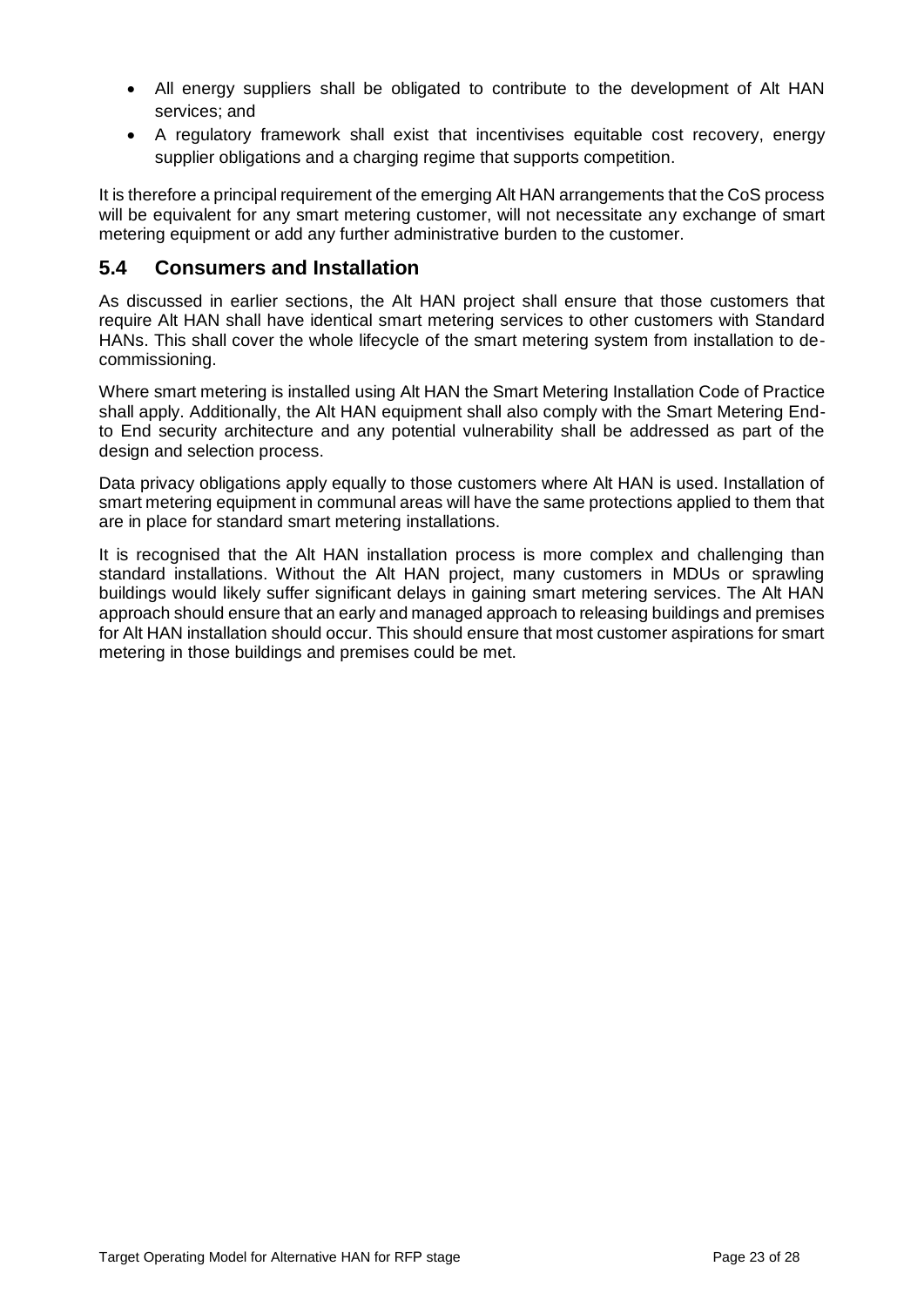# <span id="page-23-1"></span><span id="page-23-0"></span>**Appendix 1 Technology Provision and Equipment to be installed**

### <span id="page-23-2"></span>**1. Alt HAN technologies**

It is estimated that 3.5% of premises will require Alt HAN technologies. Technology choices will depend on technology performance when considered against building/premises parameters such as building size, construction, location of meter, etc. Initial analysis of the significance and makeup of the technological challenges was made available through the DECC sponsored Ofcom building Radio Frequency 868MHz propagation study report<sup>6</sup>.

In consideration of this reported information, the Alt HAN delivery project has identified four technological architectures that would likely address many of the identified building/premises types where the Standard HAN will not be suitable on its own.

Please note that these technical architectures are intended only to be suggestive, and that other technical architectures may be proposed which are deemed more appropriate. Ideally, these solutions will require no change to the design of the Smart Metering System (based on its existing DECC Technical Specifications e.g. SMETS2, CHTS and GBCS) and will operate in a manner that is transparent to those systems and its users. Based on the readiness of the current market, the four suggested technical architectures are described below:

#### <span id="page-23-3"></span>**1.1 Shared Alternative HAN**

A Shared Alt HAN solution is defined as a means of connecting the communications hubs with one or more End Device(s) in each of the Home Area Networks or multiple premises within a building using a single technology infrastructure. This is differentiated from the Communal Individual Repeater topology by the fact that the technology solution provides carriage for multiple HANs, and that the other technologies may be used in addition to a repeater (such as power line carrier).

#### <span id="page-23-4"></span>**1.2 Communal Individual Repeater**

A Communal Individual Repeater Alt HAN solution is defined as a means of connecting the Communications Hub with one or more End Device(s) on a single HAN, with a radio link between two devices, using an intermediate device to retransmit data. This is differentiated from the Single Individual Repeater topology by the fact that the intermediate device is installed in the communal area in a building (such as a hallway providing shared access to flats) rather than within the customer premises.

#### <span id="page-23-5"></span>**1.3 Point-to-point**

A point-to-point Alt HAN solution is defined as a means of connecting the Communications Hub with one or more End Device(s) on the HAN with a connection between the devices or between bridging devices using a single direct link.

### <span id="page-23-6"></span>**1.4 Single Individual Repeater HAN**

A Single Individual Repeater Alt HAN solution is defined as a means of connecting the Communications Hub with one or more End Device(s) on the HAN with a radio link between two devices using an intermediate device to retransmit data. This is differentiated from the Communal Individual Repeater topology by the fact that the intermediate device is installed only on the consumer's premises (this may be indoors or outdoors, and the premises may comprise one or more buildings).

<sup>6</sup>[https://www.gov.uk/government/uploads/system/uploads/attachment\\_data/file/486058/Ofcom\\_Smart\\_Me](https://www.gov.uk/government/uploads/system/uploads/attachment_data/file/486058/Ofcom_Smart_Meter_HAN_868MHz_RF_Coverage_Campaign.pdf) [ter\\_HAN\\_868MHz\\_RF\\_Coverage\\_Campaign.pdf](https://www.gov.uk/government/uploads/system/uploads/attachment_data/file/486058/Ofcom_Smart_Meter_HAN_868MHz_RF_Coverage_Campaign.pdf) - Tables 14, 15 and 16 (Page 46 and 47)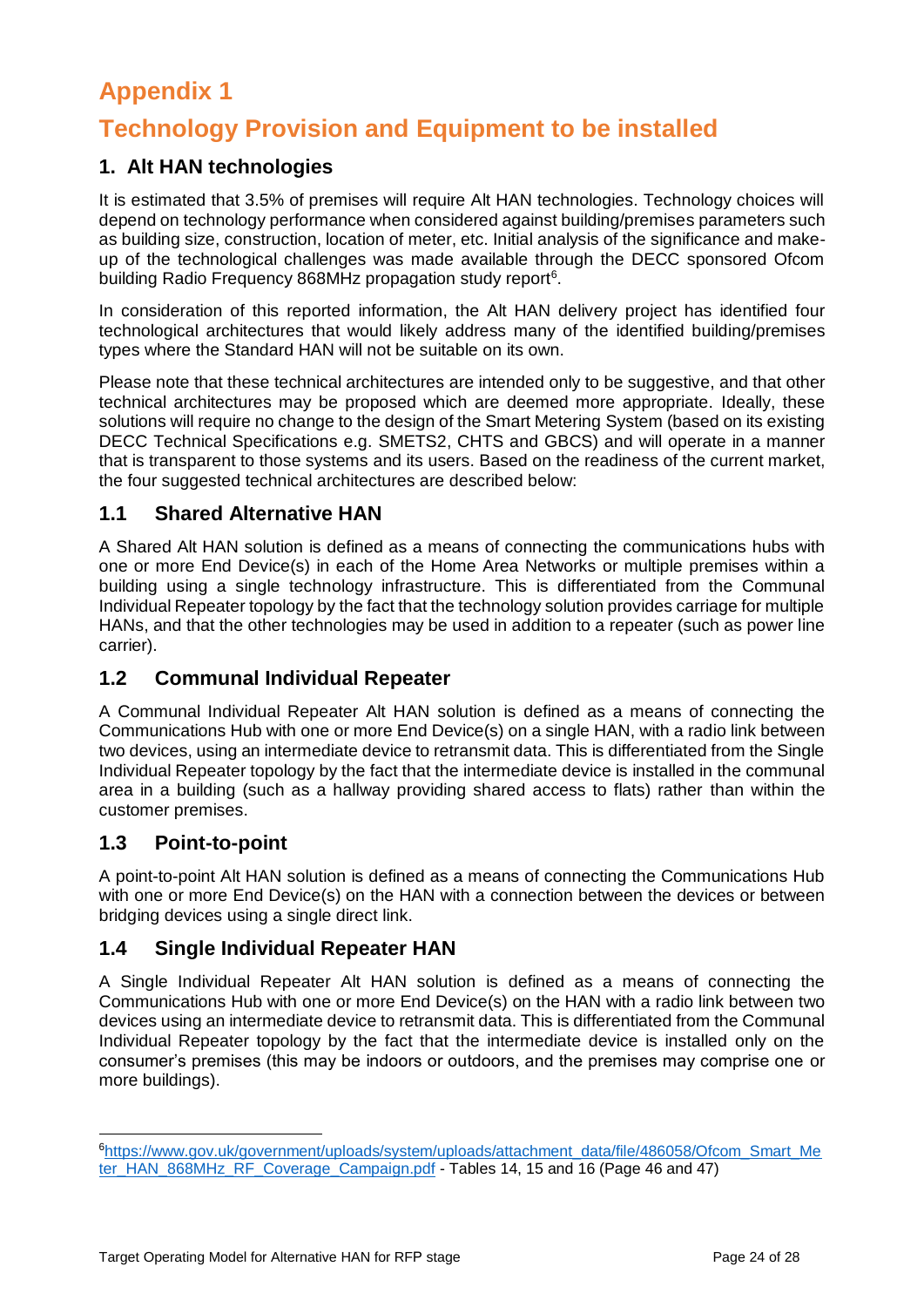### <span id="page-24-0"></span>**2. Installation of Alternative HAN equipment**

Alt HAN equipment may be installed by different parties depending on the characteristics of individual buildings/premises, and the skills and training required for the installation of different technology types. Energy suppliers agree that the Service Management Function should have the responsibility to select what Alt HAN technologies should be installed in defined premises within individual buildings.

The Service Management Function will also have the responsibility for releasing all buildings and premises identified and defined as candidates for Alt HAN solutions. Where a building is assessed and a decision is taken that a Shared Alt HAN solution is required, the Service Management Function will oversee and ensure any remediation activity required to allow Shared Alt HAN installation is undertaken.

The Service Management Function may also identify other issues which may prevent the installation of smart metering equipment. Where such issues arise, the Service Management Function will make relevant information available to energy suppliers and other industry participants. This provision of information is intended to allow an energy supplier to make an informed decision on whether it can install smart metering equipment without impediment to competitors, customers or any other relevant market participant.

How and who then installs Alt HAN equipment will depend on the technology required. The scenarios are set out below:

#### <span id="page-24-1"></span>**2.1 Scenario 1 - Shared Alternative HAN**

Shared Alt HAN is likely to be a bespoke system used for a sub-set of premises within an individual building that cannot be supported by Standard HAN or Individual Alt HAN equipment installed by an energy supplier. The working assumption is that the technology would be best designed, installed, operated and maintained by the Technology Provider (or sub-contracted by them) due to the complexity and supporting systems likely required for effective operation.

When any remediation activity is complete the Service Management Function will recommend, and formalise (through agreed contracts), the preferred Technology Provider. Installation dates will be agreed and the Technology Provider will arrange for Shared Alt HAN installation. The Service Management Function will then liaise with energy suppliers and provide information on the building release and arrangements for installing smart metering equipment and use of the Shared Alt HAN once installed.

#### <span id="page-24-2"></span>**2.2 Scenario 2 - Communal Individual Repeater**

There is less dependency on the actions of competing energy suppliers within a building. However, it is clear that liaison is necessary to ensure that Communal Individual Repeater installations are completed effectively and that building managers have agreed to the installation and use of this solution.

Therefore, as part of the building release, the Service Management Function would agree the type of Communal Individual Repeater and decide where they will be fitted (in agreement with the building sponsor). Dependent on the solution chosen, there could be a case for the Service Management Function to arrange for a contract between Alt HAN Co. and the Technology Provider, or another agent, to fit the equipment. This may be relevant when Communal Individual Repeaters are fitted within emergency light fittings or other building equipment/devices. Once fitted, energy suppliers would again be informed of the building release, repeaters used and relevant information on pairing requirements.

Where an energy supplier fits the repeater, the Service Management Function will inform the energy supplier on the type of repeater to be used and fitting instructions (technical and location). This information would form part of the building release. The repeaters will be provided via the Service Management Function using the agreed ordering system and charging approach.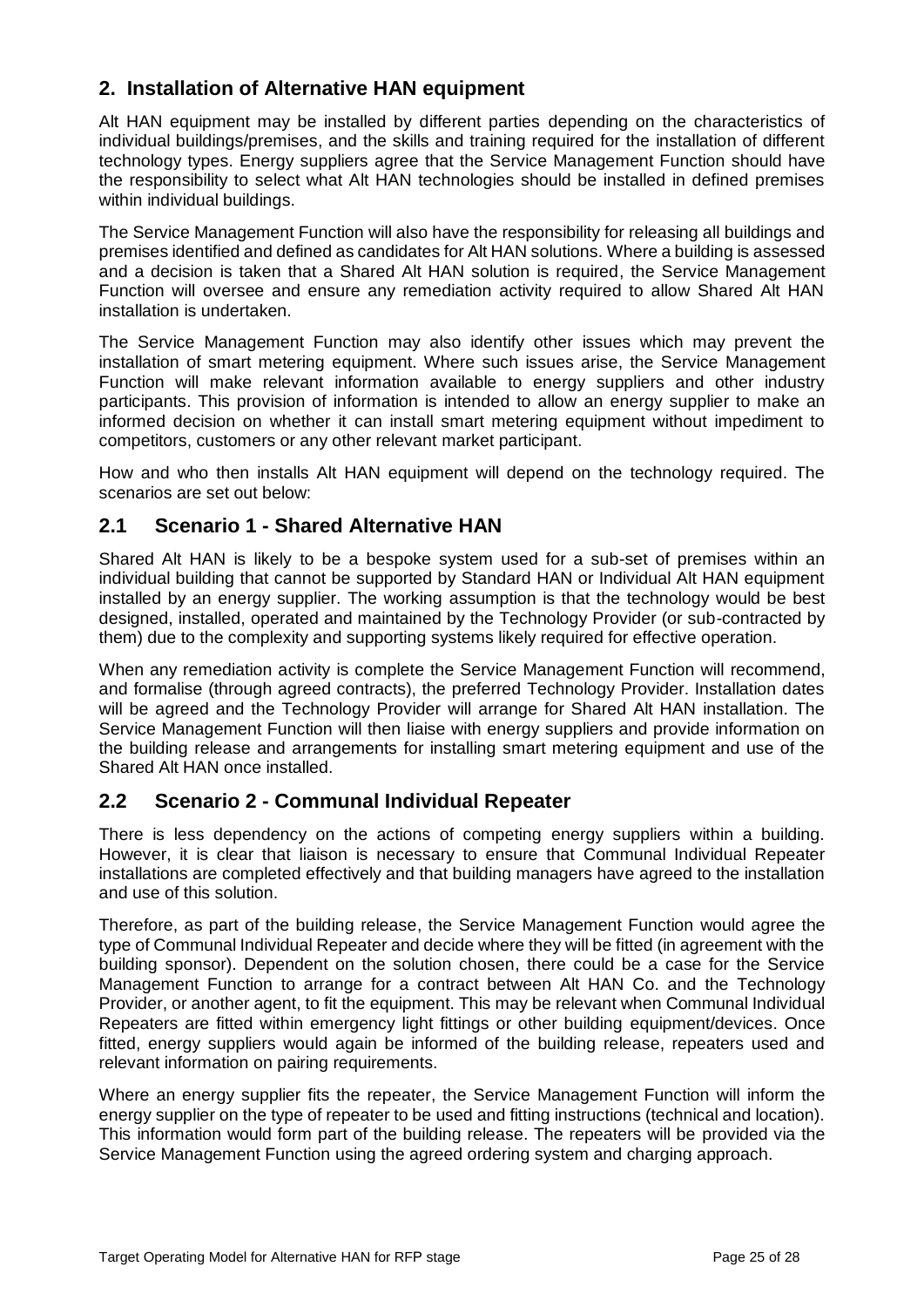### <span id="page-25-0"></span>**2.3 Scenario 3 – Point to Point and Single Individual Repeater**

In this case, there is little dependency between competing energy suppliers once a building is released for Alt HAN and the Service Management Function has deemed what Alt HAN technology should be used. Alt HAN equipment will be fitted by the energy supplier at the meter installation and within the customer's premises. The outstanding barrier may relate, in some cases, to building access where the Building Sponsor requests energy supplier coordination.

The energy supplier will fit the Alt HAN equipment using information from the Service Management Function (i.e. the type of repeater to be used and fitting instructions). This information would form part of the building release. The repeaters will be provided via the Service Management Function using the agreed ordering system and charging approach. the aspiration is that the MOCOPA $<sup>7</sup>$  authorisation granted to the metering agent of an energy supplier would</sup> allow its operatives to fit Alt HAN equipment with minimal extra training.

#### <span id="page-25-1"></span>**3. Alt HAN Technology Provider Services**

Where feasible, Alternative HAN technology providers will operate as autonomous design authorities, retaining the intellectual property rights associated with their solutions and, thereby, facilitating the rapid introduction of solutions into service. Solutions must coexist with the Smart Metering Systems and their associated governance and must be sustainable. Hence, it is anticipated that a range of supporting service requirements will be required, depending on the types of solution required:

#### <span id="page-25-2"></span>**3.1 Single Premise**

The Alt HAN Technology Provider will provide necessary equipment and support to energy suppliers to allow installation of Alt HAN equipment, this will include:

- Deliver equipment in line with forecasts and orders;
- Delivery lead times & schedules;
- Cost recovery and charging processes;
- Necessary certifications, technical assurance and quality assurance;
- Where appropriate, deliver equipment to the energy supplier or its agent;
- Installer training and guidance;
- Support any defect reporting and triage processes; and
- Reverse logistics and necessary cost recovery (where relevant).

#### <span id="page-25-3"></span>**3.2 Shared between premises**

The list set out above plus the additional services:

- Monitoring corrective actions and, where necessary, escalating if remediation work is not being progressed;
- Liaison between building managers and other interested parties;
- Organising delivery, installation and commissioning of shared equipment/solution;
- Overseeing the performance of HAN technology and service providers;
- Monitoring system performance faults and alerts;
- Monitoring maintenance schedules and upgrades; and
- Organising equipment exchange and removal.

<sup>7</sup> Meter Operator Code of Practice Agreement:<https://www.mocopa.org.uk/documents>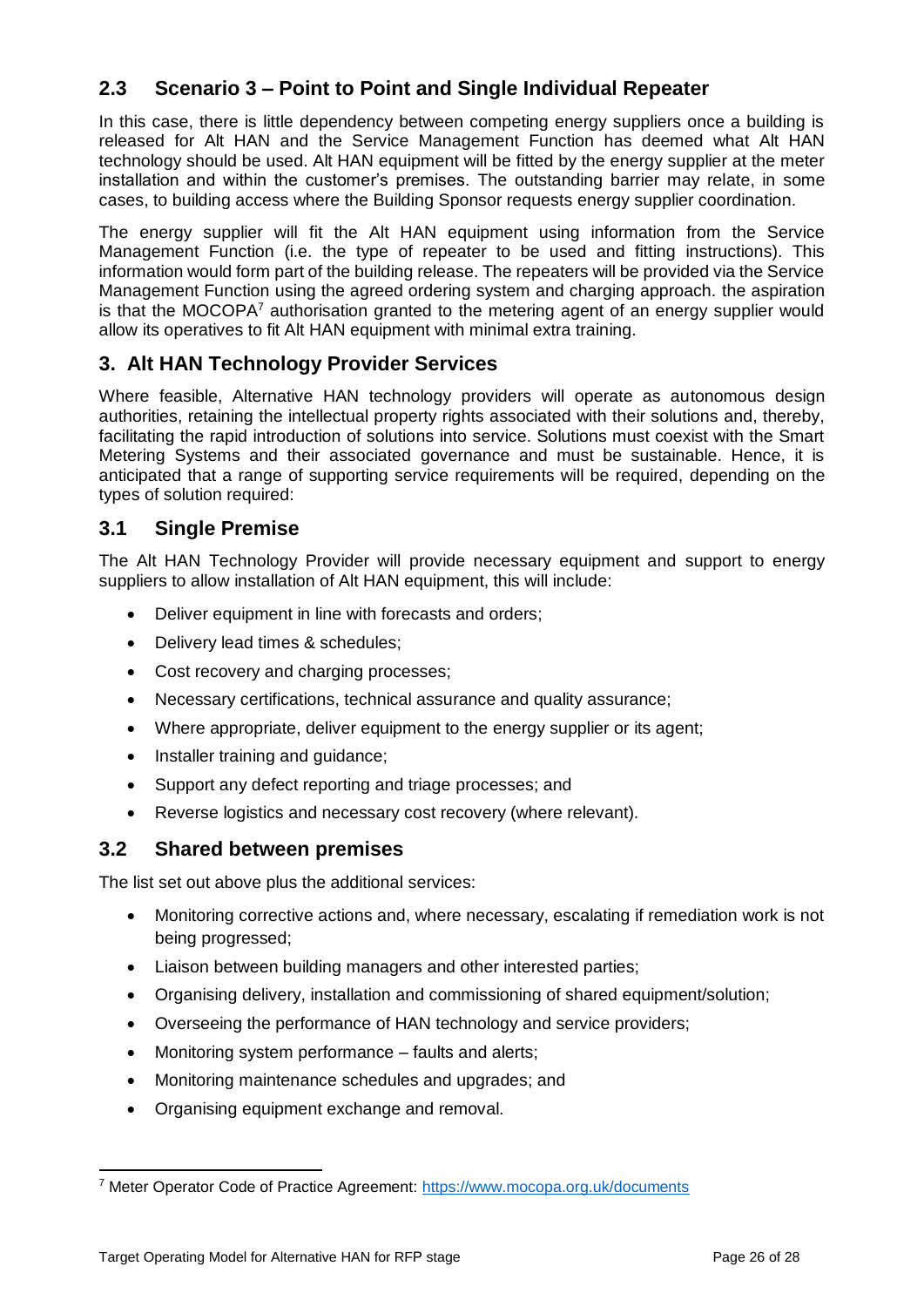### <span id="page-26-0"></span>**3.3 Alt HAN Equipment Maintenance**

Whilst a relatively small Alt HAN market exists and the technologies are relatively immature, the Alt HAN delivery project anticipates that vendors will respond to the commercial opportunities. It is likely that Alt HAN technologies will be split across a number of different designs. Therefore, using Alt HAN Co. to select and, where appropriate, maintain Alt HAN technologies through contracts would ensure any economies of scale are not diluted and would avoid a multitude of parallel energy supplier procurements.

All Alt HAN technologies would be made available to energy suppliers using agreed forecasting, ordering and charging arrangements. These are still to be determined and should form part of the supporting regulatory framework.

It is likely that there will be different approaches to equipment maintenance dependent on the technologies:

- Shared Alt HAN as there is likely to be a supporting operational system under the overall responsibility of the Service Management Function. The working assumption is that equipment provision will be procured on a design, supply, install, operate and maintain basis. Maintenance procedures and approaches shall form part of the procurement contract and ongoing service agreement
- Other Alt HAN technologies it is likely that the equipment will be supplied as a device and therefore subject to minimal maintenance processes. Most equipment will be supplied on a fit and forget basis and energy suppliers' aspiration is that existing Meter Operator Code Of Practice Agreement<sup>8</sup> (MOCOPA) authorisation will allow employed operatives to maintain with minimal extra training. Exceptions to this will include any device that has configurable parameters; firmware operated or require consumables such as batteries. Energy suppliers require that maintenance requirements are minimal due to the costs and potential service impacts. Where it is deemed necessary, the Service Management Function will liaise and inform energy suppliers of maintenance schedules and requirements. The Service Management Function will consider the impact of Change of Supplier processes to ensure that the relevant energy supplier is aware of any actions it should take when inheriting a customer using an Alt HAN solution. There should also be escalation routes through governance processes when maintenance is not performed by any energy supplier.

#### <span id="page-26-1"></span>**4. Asset Management**

It will be necessary for all Alt HAN technologies to be supported by an asset management process. The process should be flexible and proportionate to the Alt HAN technologies installed and in use. As described above, technologies will vary in complexity from standalone devices to bespoke shared systems installed for individual buildings and premises within it. The Service Management Function will be responsible for the development, operation and maintenance of the Asset Management process.

It is expected that the provision and maintenance of data for the identification of Alt HAN candidates is a pivotal role to be provided by the Data Manager. Oversight of any additional data requirements will be within the scope of the Service Management Function in liaison with the Technology Providers, Building Surveyor and energy suppliers as buildings are surveyed, and equipment is installed.

<sup>8</sup> <https://www.mocopa.org.uk/documents>